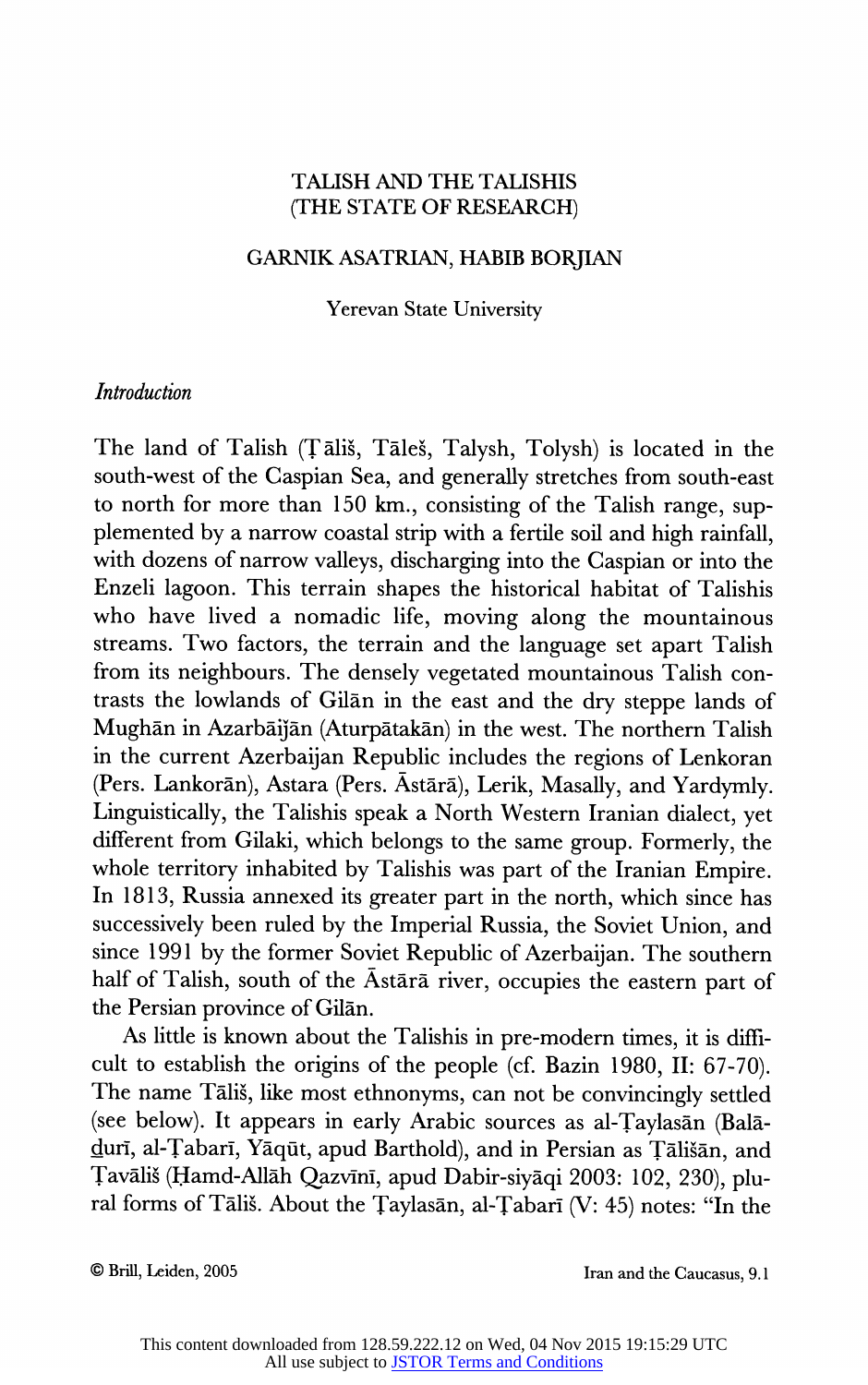**mountains surrounding A6arbaijan there used to live such peoples as the Gels and the al-Taylasan, who did not obey the Arabs and mastered their freedom and independence". However, the ethnonym Talis in its original form is first found in the 16th century Armenian version of the Alexander Romance (Marquart 1903: 278), originally**  translated from Greek in the 5th century: Ev patmeac<sup>c</sup> nma, t'ē p'axstakan  $\bar{e}$  *i Kaspiakan druns, meri yašxarhn T'ališ, i gawarn Gilanay* "And he related **that he is a refugee from the Caspian gates, near the country of Talish, in the province of Gilan" (Simonyan 1989: 233; for details, see Asa**trian 1998: 7-8; cf. also Hübschmann 1897: 34).<sup>1</sup>

**Talish has always been a land linked with either Gilan or Mughan, particularly with the centre of the latter, Ardabil, which seems to have had close ethnic and linguistic affinities with Talish until the Turkicisation of Azarbaijan.2 This is evident as late as the early Safavids, the descendents of Shaikh Safi-al-din of Ardabil (d. 735/1334), whose mentor (morad) Shaikh Zahed Gilani, was probably a Talishi (cf. Ahmadi 2001: 17-18). Among the four Sufi teachers of Shah Isma'il, the founder of the Safavid dynasty, two had the epithet "Talishi", and other men with Talishi appellation appear among the names of the governmental officials during the Safavids and the successive dynasties. Due to the mountainous, peripheral nature of the district, however, the process of the Shi'ite proselytism in Talish, enforced by the Safavids, remained incomplete. Thus, among the Talishi-speaking communities of Iran and Azerbaijan Republic we find a sizable number of Sunnis. Save for the inhabitants of the central Talish, as well as the Turkic-speaking groups of the area, and the Gilakis, most of the Talishis in the Iranian part of Talish are Sunnis, followers of the Naqshbandiyya order. Their compatriots in the northern Talish, on the contrary, are mainly Shi'ites, except those living in some two dozen mountain villages.** 

**Following the fall of the empire of Nader Shah in the 17th century, the Talishis established a dynasty founded by a local noble named Sayyed Abbas. In 1785 this Talish khanate became a dependency of Fath 'Ali, the khan of Kuban, after whose death (1789) Talish regained its independence.** 

**It was only during the advance of Tsarist Russia through eastern Transcaucasia, when the Talishis made a tangible appearance in his-** 

**<sup>&#</sup>x27; V. V. Bartol'd (1976: 273) notes that the name Talis has no attestations in Medieval sources.** 

<sup>&</sup>lt;sup>2</sup> Note the toponymic formant -bil/-bel  $(<$  OIr. *\*waita*-) in the place name Ardabil (see Bailey **1959: 116-1118), which can be traced also in Talish, cf. e.g. Lavandvil.**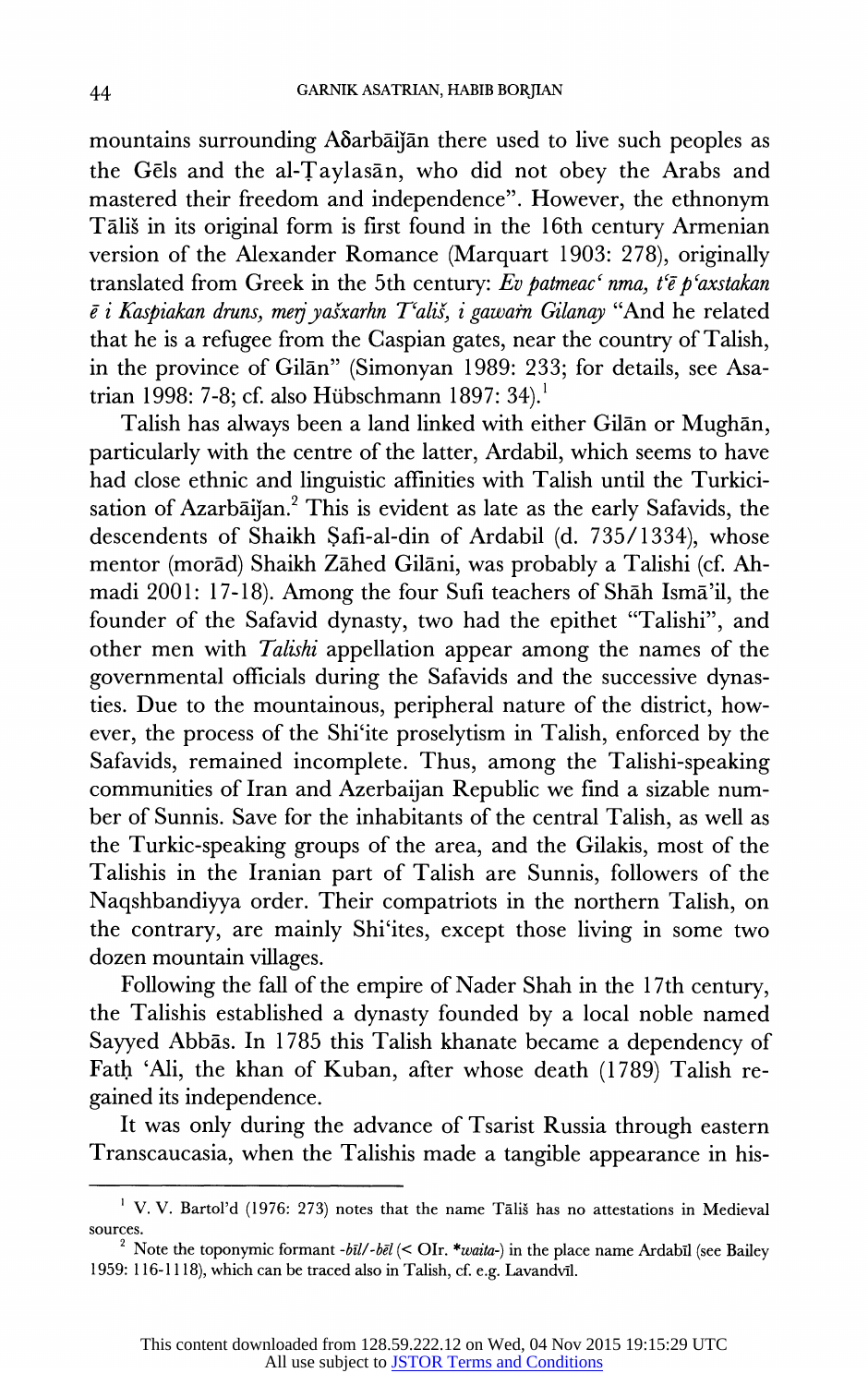**tory (see Mirza Ahmad Lankorani 2002; cf. also Hesam al-Saltaneh 1968). Peter the Great occupied the region for a short time in 1732; it was again occupied by Russia in 1796-1812, but finally its greater part, north of the Astara river, became part of the Russian domain (Weidenbaum 1888), and a century later, the Soviet Union. It was in Lenkoran, the only major urban centre within the Talishi-speaking lands, that, during the unruly period of Musavat regime in 1918-20, the Talishis enjoyed certain autonomy in the so-called Russian Talish-Mughan Republic. Once again, after the disintegration of the Soviet Union, northern Talish rebelled against the politically troubled Republic of Azerbaijan, and the short-lived Talish-Mughan Republic, proclaimed in Lenkoran by colonel Ali Akram Hummatov (Russian Gumbatov), was suppressed by Baku in August 1993.** 

**After the Russian conquest, Fath 'Ali Shah Qajar divided the main territory of Persian Talish among five local clans, thus came to being**  the *Khamse-ye Tavāleš*, consisting of Kargānrud, Asālem, Tāleshdulā(b), Shānderman, and Māsāl. To complete the inventory of the Talishi**speaking areas of Iran, as is known today, one may add Khotbesara, Lavandvil, Astara, perhaps 'Anbaran (in the Namin district of Ardabil) to the north, and Masula, with its southern and eastern fringes to the**  south. Today most of the Talishi-speakers inhabit the **šahrestan** of Tal**ish, an administrative division of the province of Gilan.** 

**Because of the lack of a consistent census principles both in Iran and the Republic of Azerbaijan, any suggestion on the number of the Talishis must inevitably be of speculative character. Nevertheless, due to various factors, the approximate number of the Talishi-speaking population in both parts of Talish may be estimated around two mil**lions-one for each part. Given the reliable historical data at our dis**posal, this figure, at least for the northern Talish in Azerbaijan, should not be regarded as an overestimation. Indeed, already in 1894, the Russian census counted 88,449 souls in 161 rural centres inhabited by Talishis (Kavkazskij kalendar' na 1894 god). This last figure must have multiplied exponentially in the past century given the high birth rate among the people. Demographic data about the Talishis of Azerbaijan, however, have been grossly manipulated for political reasons in favour of the titular population of the republic. According to the successive censuses conducted in the Soviet Republic of Azerbaijan, the number of Talishis shows a diminishing trend: it starts 77,039 in 1926, and disappears altogether from the census in 1979. Surprisingly, however, in the 1989 Soviet census the Talishis "re-emerge" once more, numbering 21,914 (cf. Borjian 1998).**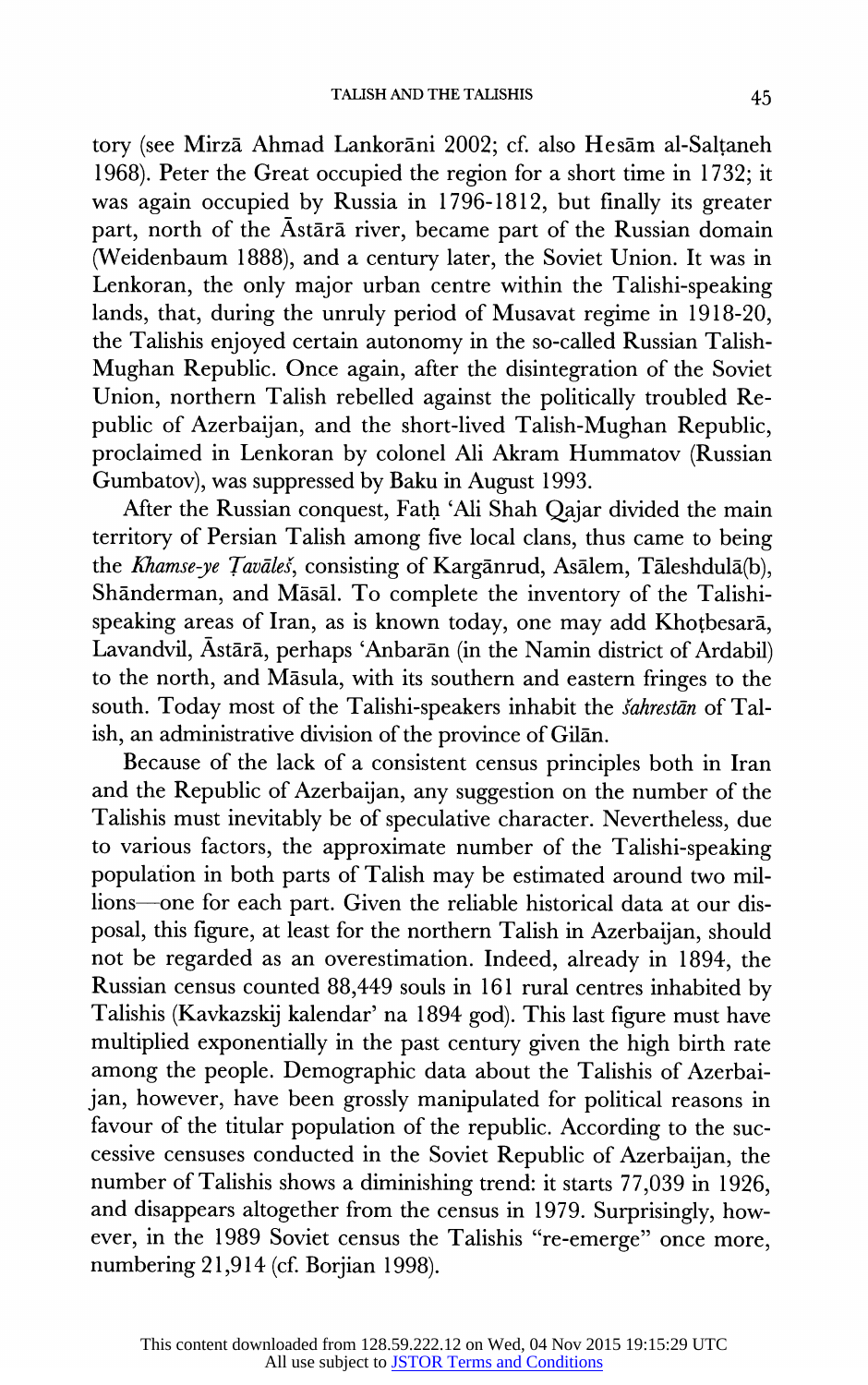# **Talishis and the Ka3ovinoi**

**The search for real or mythical ancestors is a characteristic feature of any ethnic formation in modern times, especially in case of peoples deprived of written tradition, historiography, and other attributes of a nation state. Despite the fact that the Talishis, both in Iran and in the north, have explicit Iranian identity, the situation with the Talishis in Azerbaijan Republic, living as an enclave within the predominantly Turkic environment, has inspired the southern intellectual milieu as well. Having always been faced with the non-loyal treatment on behalf of the titular nation, the northern Talishis have acquired a keen sense of self-identity. The need for their own ancestral background among the Talishis is aggravated by the fact that South Caspian Iranian eth**nic groups—the Gilakis and Mazandaranis—already have their estab**lished ancestors among the ancient population of the region; moreover, the ethno-toponymy of the Caspian area is also transparent to certain extent.** 

The local Talishi pundits unanimously point at the Καδούσιοι (Ca**dusii) (see Schmitt), one of the ancient autochthonous tribes of the region, as the supposed ancestors of the Talishi people, in so far as the Kadusians are already becoming an element of the Talishi identity. Many items in Gilan in the Talishi-inhabited regions bear the name Kadus (e.g. a luxurious hotel in Rasht's downtown); it has even become a popular proper name for boys.** 

**Strange as it may seem, this is one of the rare cases when a folk selfidentification with an ancient people can be, at least tentatively, substantiated with historical and linguistic backgrounds. Generally speaking, as the late Professor Igor D'yakonov (1981: 90) says, the identification of an ethnic name in the historical annals is not yet a sufficient ground for further ethnographical associations. However, with the lack of appropriate evidence on the early periods of the history of a given people or ethnic group, the identification of its name with an ancient ethnicon must be regarded as the first step in reconstructing its genetic continuity, at least nominally. Along with linguistically proven coincidence of the names, in other words the etymological aspect of the identification, for the validity of the analysis, the historico-geographical adequacy and the transparency of the ancient ethnic environment regarding its respective imprint in the modern ethnic landscape must be considered as well. In the case of the Talishis the authenticity of the identification is substantiated first of all by the relevant geographical factors, as well as by the reliability of historical**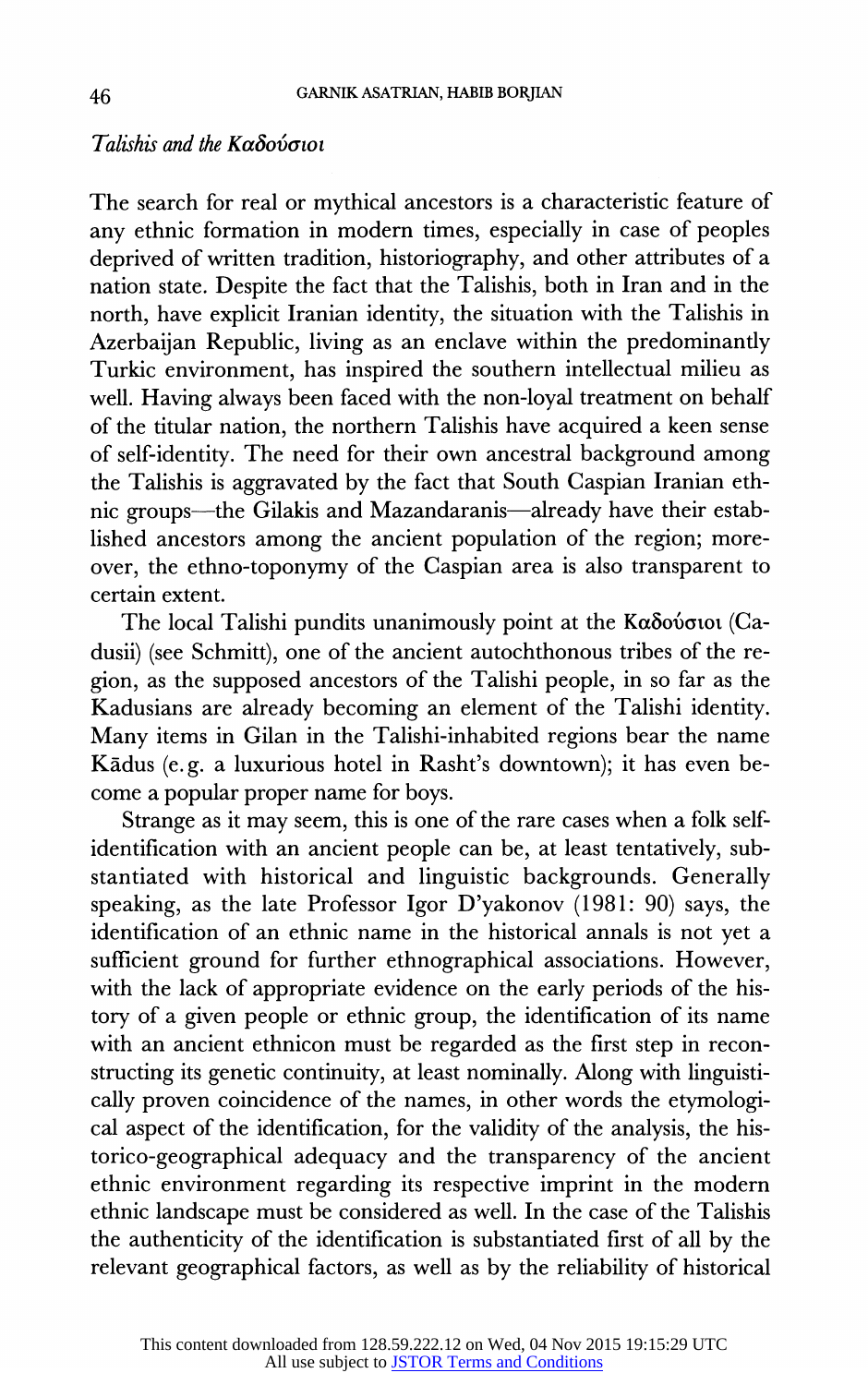**derivations of the living Caspian peoples from the indigenous tribes inhabiting the region in ancient times. The Gilakis, the nearest neigh**bours of the Talishis, are unambiguously identified with the  $\Gamma \hat{n} \lambda o \iota$ **(Arm. Gelk'), who lived in the vicinity of the alleged ancestors of the**  Talishis, the Καδούσιοι; cf. "[The districts] towards the [Hyrkanian = Caspian] sea are inhabited by the Καδούσιοι και Γῆλοι" (Ptolemy, Ge**ography 6.2.5, apud Ziegler 1998: 43; cf. Hubschmann 1897: 34-35; D'yakonov 1956: 447-448). Generally, most of the ancient South Caspian ethnic designations are well localised in the system of the corresponding names of the ethnic groups inhabiting the area. Some of them can be traced only in the toponymy of the region, with reliable**  and commonly accepted etymologies. Cf.  $\Gamma \hat{n} \lambda o \iota$  (as mentioned above)  $=$  Gilakis (Gēl-s, Gēlān), **Κάσπιοι** = Caspian Sea (Arm. *Kasbk'*), Δελυμάιoι = Dailamites (Dēl-s, Dēlam, Arm. Delumk<sup>c</sup>), Τάπουροι = *Tabarīs* (Tabaristān, Arm. Taparastan), and Μάρδοι ('Αμαρδοι), attested in the topo**nym Āmul. Thus, there is a ground for examining the Καδούσιοι in** connection with the Talishis, the close neighbours of the Gilakis  $(=$ Fηλοι).

The structures of both ethnonyms, Καδούσ- (Cadus-) and Tāliš, are **similar: they are suffixal formations with the bases kad- and tal-. In \*Kadus- the suffix must probably be read as -us, or -is, considering also the later Armenian version of the name, Kadis-, in Kadsk' (Schmidt 1999: 92); because of the lack of -s- in Greek alphabet, all Iranian forms with -s- are rendered with -s-. The intervocalic -d- in**  \*Kād-uš (or equally in its later form, \*Kād-iš) must have been devel**oped either directly to -1- (as in case of many New Iranian forms, not necessarily from East Iranian), or through a fricative stage: \*-8- (> \*-r-) > -1-. The change of the initial k- to t- may be explained by the pala**talisation of -k- to -č-, under the influence of the following front vowel  $-i$ -, **i.e.** \*kal-iš > \*čal-iš, and then, with dissimilation  $(\check{c}$ -/-š > t-/-š), **talis.3** 

**Despite the obvious speculative character of the above etymology, still the Καδούσ-/Tāliš identification must not be discarded from the agenda of the ethnic history of the region, at least as a working hypothesis.** 

 $3$  Cf. Manichaean MPers. tis, Pazend  $\theta$ is, Kurd. tišt "thing" vs. Pahlavi čiš, NPers. čiz < OIr. **\*cis-cid-; Kurd. taste "breakfast", NPers. cast, 6a' dan; on c->t- in initial position; cf. also Manich.**  MPers. tas "four" < OIr. \*ča $\theta$ r- *(*\*ča $\theta$ war-) (Asatrian/Livshits 1994: 89, § XI, 3); čāl/tāl "name of a demon", etc. (generally, on č-/š- > t-/š- dissimilation in Iranian, see Reichelt 1927: 37).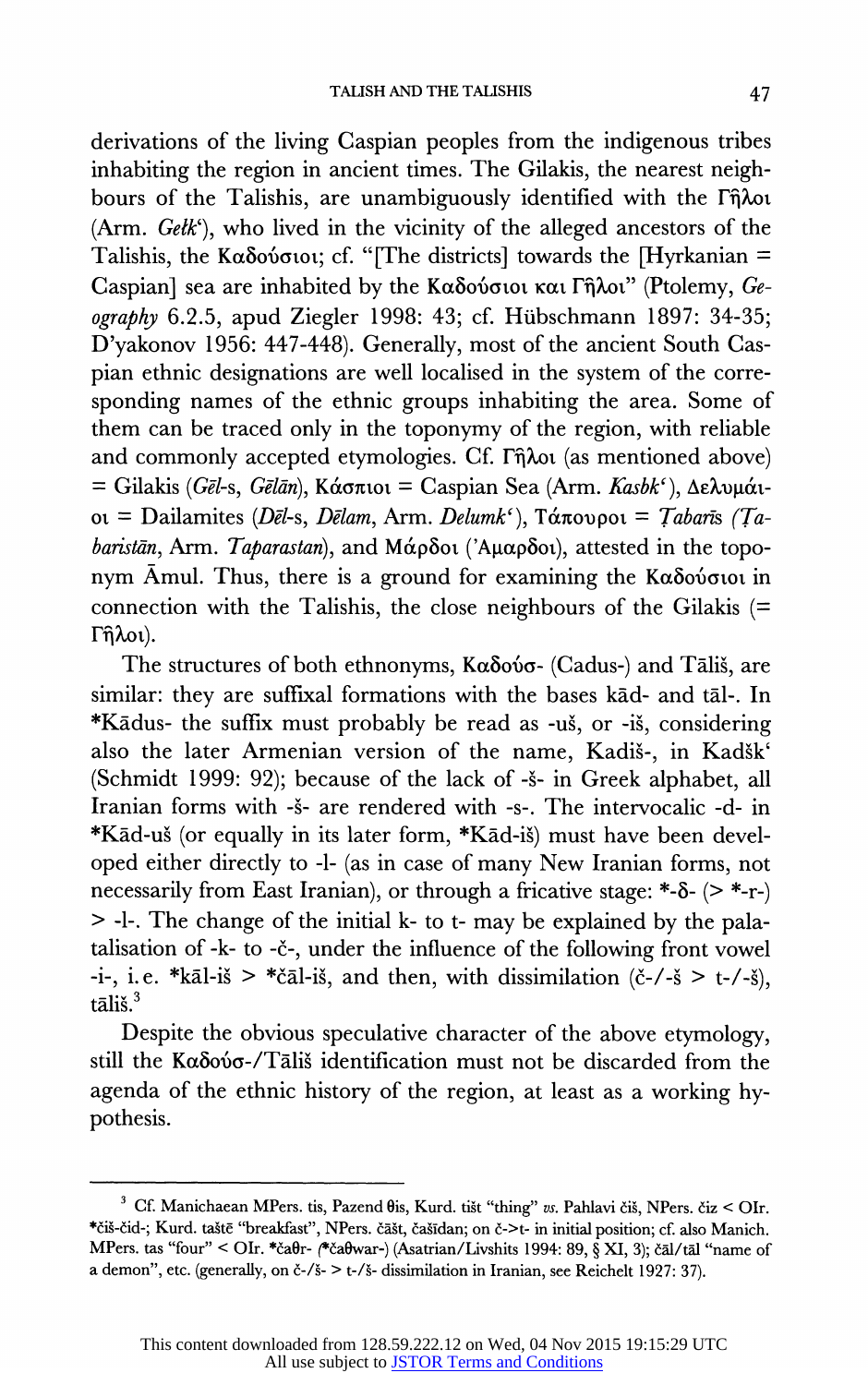### **Studies on Geography, History, and Ethnography**

**The writings of European Travellers from earlier periods, often in connection with Gilan, include, but are not limited to, James B. Fraser (1826), Eduard Eichwald (1834), Aleksander Borejko Chodzko (1842, 1852), Il'ya Nikolaevich Berezin (1952), P. F. Riss (1855), Boris Andreevich Dorn (1866), Gustav Radde (1885, 1886),Jacque de Morgan (1894-1904), H. L. Rabino (1917), Boris V. Miller (1926), and G. F. Chursin (1926). The travel notes, allegedly collected for Dorn in 1859- 61 by a certain Mirza Ebrahim (1976), contain economic geography with valuable data on Talish (:191-219).** 



**Fig. 1. A Highlander Talish (left) and a Lowlander Talish (right) (Radde 1886: 414-15)** 

Macel Bazin's *Le Tâlech* (see below) is an excellent source on the ge**ography of the Persian Talish.4 On the geography of the northern Talish a valuable source is the Atlas Azerbaidjanskoj SSR (Baku-Moscow, 1963). So is Jaque de Morgan's Mission scientifique en Perse (1894-1904), which contains a geography of the Russian Talish and the Mughan**  steppe (I: 231-288), archaeology of Lankoran region (IV:13-125), and **a short account of the geography of the Persian Talish (I: 229-230). A survey of historical monuments within Persian Talish is conducted by Sotudeh 1970. Certain historical sources covering Talish are touched upon in Encyclopaedia Iranica, s. v. "Gilan", while Encyclopaedia of Islam** 

<sup>&</sup>lt;sup>4</sup> For individual villages on the Persian side, one may consult *Farhang-e ābādihā-ye kešvar* (Vil**lage Gazeteer). Other references are Encyclopaedia Iranica and the Persian encyclopaedias being published in Tehran.**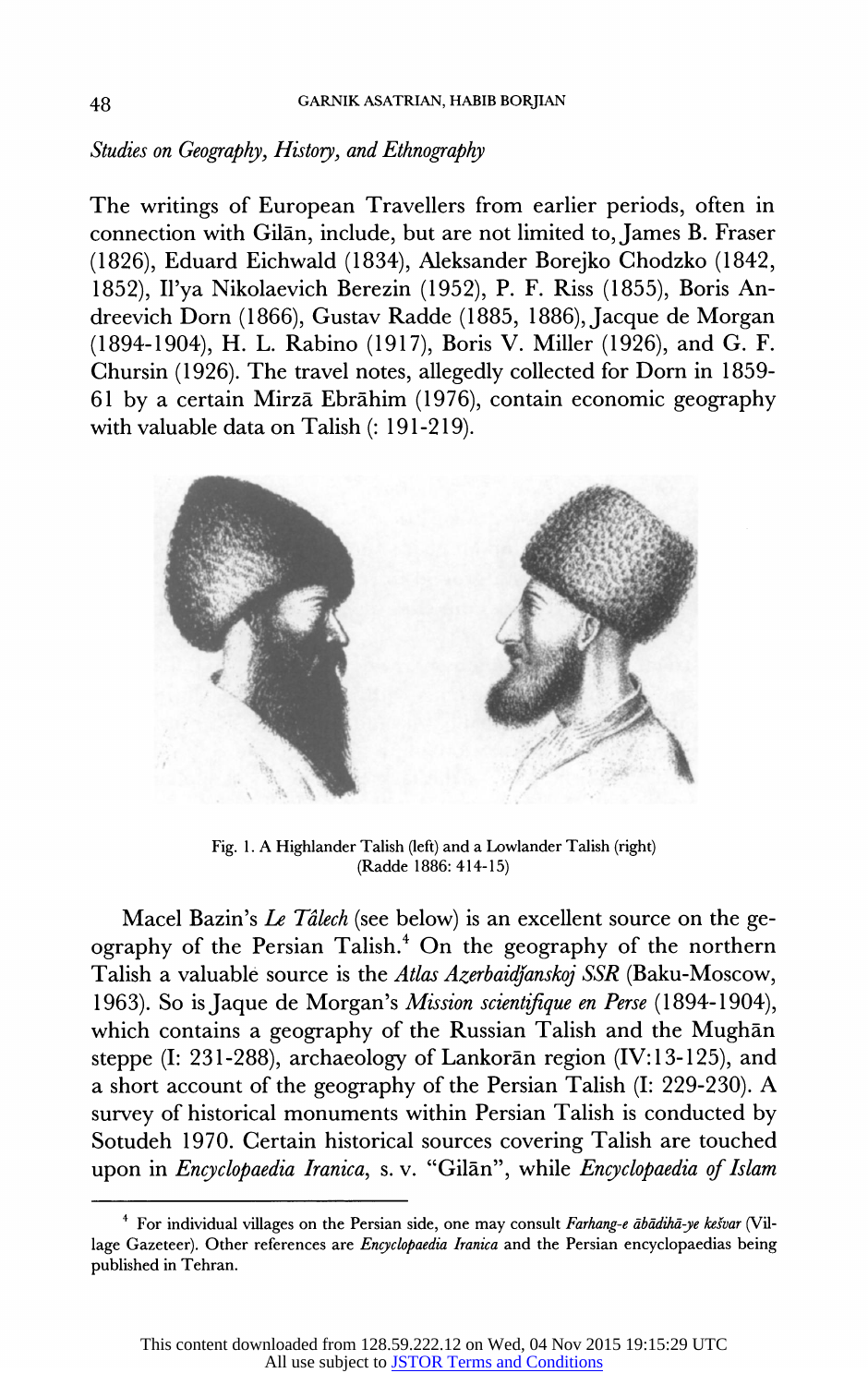offers a very short article under "Talish".<sup>5</sup> The voluminous Ketab-e Gilān (1995) covers Talish as part of the province Gilān, but with little **originality. Garnik Asatrian's essay (1998: 3-13) on Talishis offers a general but updated information on geographical distribution, ethnography, language and the identity of the Talishis (see also Vil'cevskij 1957).** 

**History of Talish is yet to be written as little has been published on the subject. Of particular importance are the documents published in separate volumes or within more general historical accounts, e.g.**  Mirzā Ahmad Lankorāni's (2002) Axbār-nāmeh, written in 1883 on the **khanate of Lankoran during Russo-Persian wars. The "Four treatises" ('Abdoli, ed., 1999a; reviewed by Borjian 2002) contains two impor**tant historical essays: *Javāhernāme-ye Lankorān*, a local history and geog**raphy written in 1869 by Sa'id 'Ali Baradgahi, a Talishi nobleman who carried modern ideas common among the intellectuals of the Russian Transcaucasia; and Traveljournal in Talish, a 1890 report to the Shah by iHesam al-Saltaneh (see 1968), the governor of Gilan, concerning disputes among the feudal lords of Talish.** 

**Only recently the Talish history has gained attention in Iran. Published materials include Aqajani's essays (1999) on the history of Talish; Ahmadi's (2001) survey on the modern history of Talish since the Safavids; and Abdoli's work (1998) on the Constitutional Revolution. Other works by 'Abdoli (1990, 1999b) offer certain data on history, though they are not necessarily dependable, particularly his manipulation of earlier periods (e. g. 1989c).** 

**One may also find ethnographic data on the Talish in earlier Russian publications, such as Sbornik 1894, and Spisok 1927. Later Soviet studies are few and relatively poor in this regard, as Soviet reference books generally tend to follow the standards set by the authorities in Baku, who systematically denied the mere existence of Talishis as a distinct people. Contrary to one's expectation, there is hardly any sizable information in the publications of the Soviet Republic of Azer**baijan, if we judge based on Talish-related materials published in Azär**bayj'an sovet ensiklopediyasa (IX, Baku, 1986: 134-136). An exception could be Izmajlova's (1977) study on the architecture of the Talish dwellings. On the other hand, it appears that the cultural ambitions of the Talishi intellectuals have somewhat augmented in the post-Soviet years. Talishi publications have rather increased in Baku, but as one may** 

**<sup>5</sup>By W. Barthold in the first ed., IV: 641; and by Bosworth in the second ed., X: 166.** 

**<sup>6</sup>Formerly published by Ebrahim Safa'i.**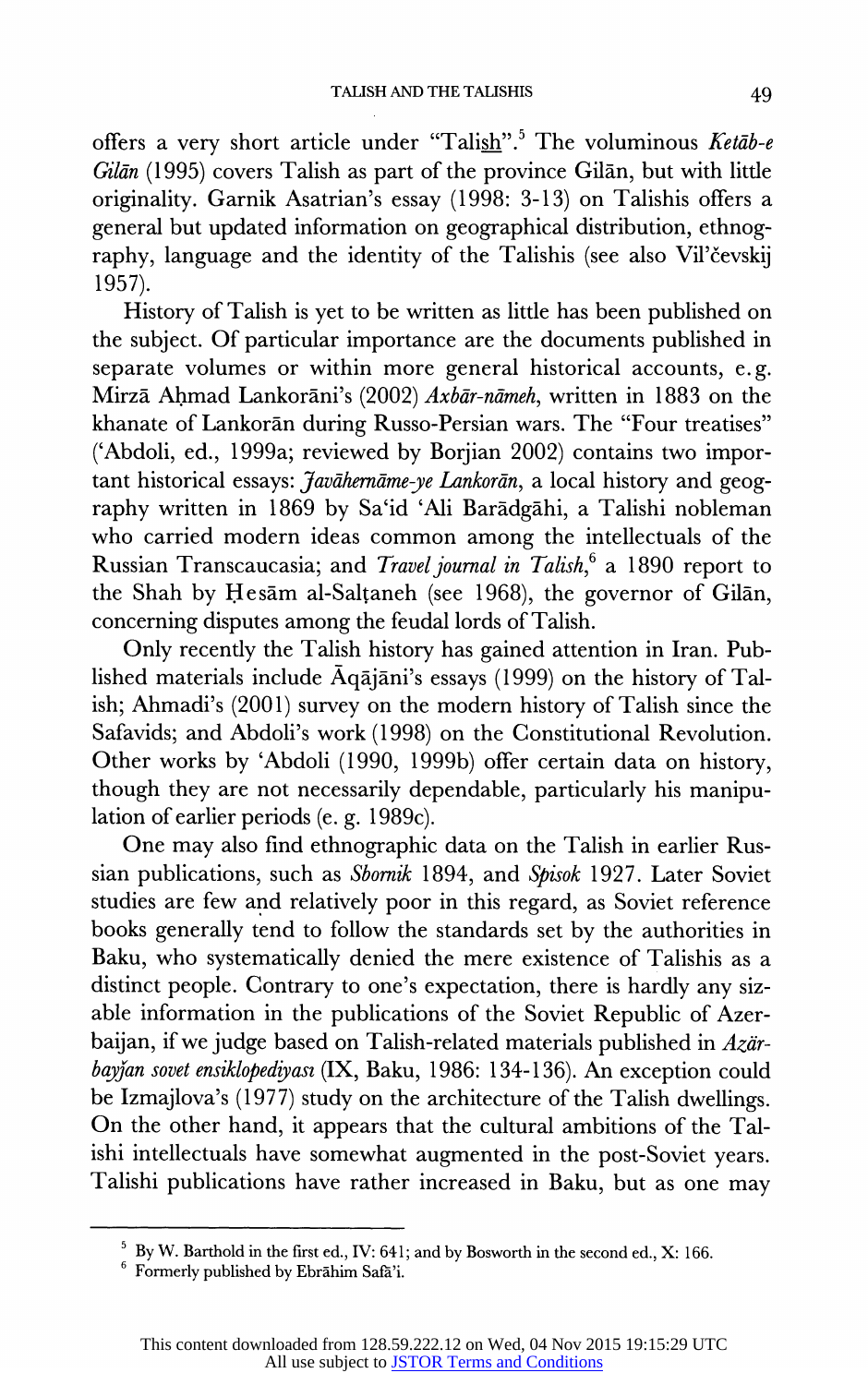expect mostly in Azeri Turkish. Recently, the periodical Talyšskij Vest**nik is published in Moscow, and Talishi items appear on the Internet, e. g. in the websites www.talishca.org and www.css.mps.ru/astara (see in detail Ter-Abrahamian 2005). Moreover, Talish has received some attention in references covering Soviet or Eurasian peoples, e. g. Aglarov 1994.** 

**The secluded way of life makes Talishis one of the most interesting peoples across Iran. Particularly, short-distance annual migration and the sheer difference between the summer encampments in the altitudes and the winter occupation of rice fields. Marcel Bazin's contributions to the ethnography of the Persian Talish are the most comprehensive works ever devoted to the ethnic groups in Iran. His Le Tdlech (1980) contains information on: (i) the environment: climate, geology, hydrology, flora and fauna; (ii) human geography: demography, agriculture, nomadic life; and (iii) the Talish and their Gilaki and Turkic-speaking neighbours: migrations, economic and cultural interactions. Moreover, there are Bazin's individual articles on Talish: Turkic penetration (1975), the markets (1977), culture (1978), and overviews (1974, 1996). Bazin's studies of Talish may also be found in his thematic and regional studies on the ethnography of Iran and the region, e.g. his articles on the ethno-socio-professional groups of the Caspian littoral coast (1982) and on the regional identity (2000: 351- 352). The northern part of Talish is only briefly covered in Bazin 1980 (:209-214).** 

**A major contribution to the ethnography of Talish is the article by Garnik Asatrian (2002). He describes in detail the folk beliefs concerning animal husbandry, particularly focusing on the popular patron deity of the neat cattle, the so-called Siyah Gales, the Black Shepherd. It is interesting to note that this mythological character is traced exclusively among the Talishis of Gilan (along with the Gilakis and, to certain extent, the Mazandaranis), while the same character is featured in the north under the universal name of the Prophet Khizir. In Mazandaran and Gilan, including Talish, the shepherds breeding neat cattle**  and living by making dairy products are called gales, while the shep**herds breeding small cattle are known as kord (kurd). Asatrian derives**  the term gāleš from OIr. \*gawa-raxšaka-, lit. "the protector of cows".

**On ethnography, one may also find numerous articles in Persian periodicals. The pre-revolutionary journal Honar o mardom contains several articles pertinent to Talish. Vize-ye Tales (a supplement to**  weekly Kadeh (sic!)), of which five issues were published until the sum**mer of 1995; it offers articles on the ethnography, language, folk lit-**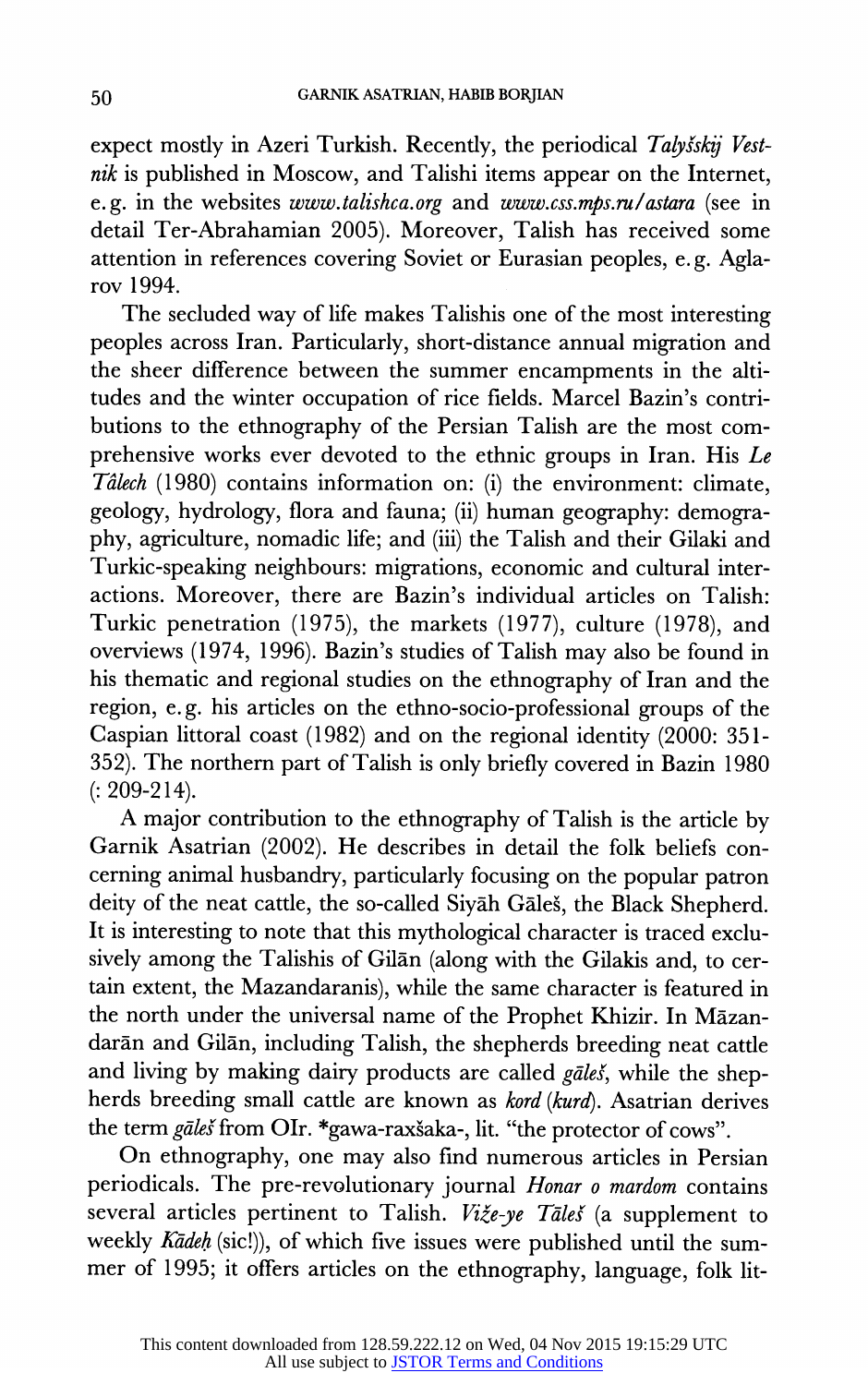erature, etc. The periodical  $\overline{Av}$ <sup>*a*-ye šomal</sup> published a special issue Viže**ye tdlesihd (6 fascicles came out during 1997-2000). From 2000 began**  Tāleš-šenāsi, of which at least five issues are out. There are also periodicals publishing pseudo-scholarly materials, such as *Faslnāma-ye tahqiqāt***e Tdles (1/ 1, 2001 to 2/1 (5th-6th issues), 2003), a quarterly dedicated entirely to Talishi studies, which fieldwork information can be hardly distinguished form the genuine materials borrowed, usually without citation, from the works by Marcel Bazin, etc. There are also articles, mostly translations from Turkish published in Baku, on northern Talish. Articles on Talish can be found also in periodicals published in**  Gilān, such as Gilevā, Gilān-e mā, Farhang-e Gilān, and Naqš-e galam, as well as in the multi-volume encyclopaedia Gilān-nāmeh, arranged by **subject.** 

**There are several non-academic publications on the ethnography of Talish as well. 'Ali 'Abdoli, a local authority, is prolific on his homeland. His first collection of articles (1984) is devoted exclusively to Talish; it deals with the economy, markets, music and songs, and also includes short stories on common beliefs. His second collection (1990) is partly (: 15-125) dedicated to Talish; it has materials on the towns, festivals, ceremonies and superstitions, which show the underlying substrate of pagan beliefs among the Talishis. 'Abdoli 1992 is on the nomadic life of the Talishi mountaineers.** 

# **7he Language**

**A subgroup of North-Western Iranian languages, Talishi is closely related to the Tati group of dialects spoken across the Talish range in the south-west (Kajal and Shahrud) and south (Tarom), constituting**  together the larger "Tatic" family.<sup>7</sup> Although we have no attested **monuments of Talishi, the language termed in Iranian dialectology as "Azari" can be considered as its forebear. Miller's (1953: 227ff.) hypothesis that the Azari of Ardabil, as appears in the quatrains of Shaikh Safi, was a form of Talishi, was confirmed by Henning (1954). An inclusive discussion on the subject is provided by Yarshater ("The Iranian Language of Azabaijan"), and Hasmik Kirakosyan (2004a, 2004b).8** 

**<sup>7</sup> For a language map, see Bazin 1980, II: 84, fig. 101. For the place of Talishi within the Tatic socio-linguistic group, see Stilo 1981. For a comparison with Southern Tati, see Morgenstierne 1958. See also G. L. Windfuhr in CLI 294; idem, s.v. "Dialectology", EIr.** 

**<sup>8</sup>See also Hajatpur l990b (based on Yarshater) on the affinity of the three poems appearing**  in Badr Sharvāni's Divān.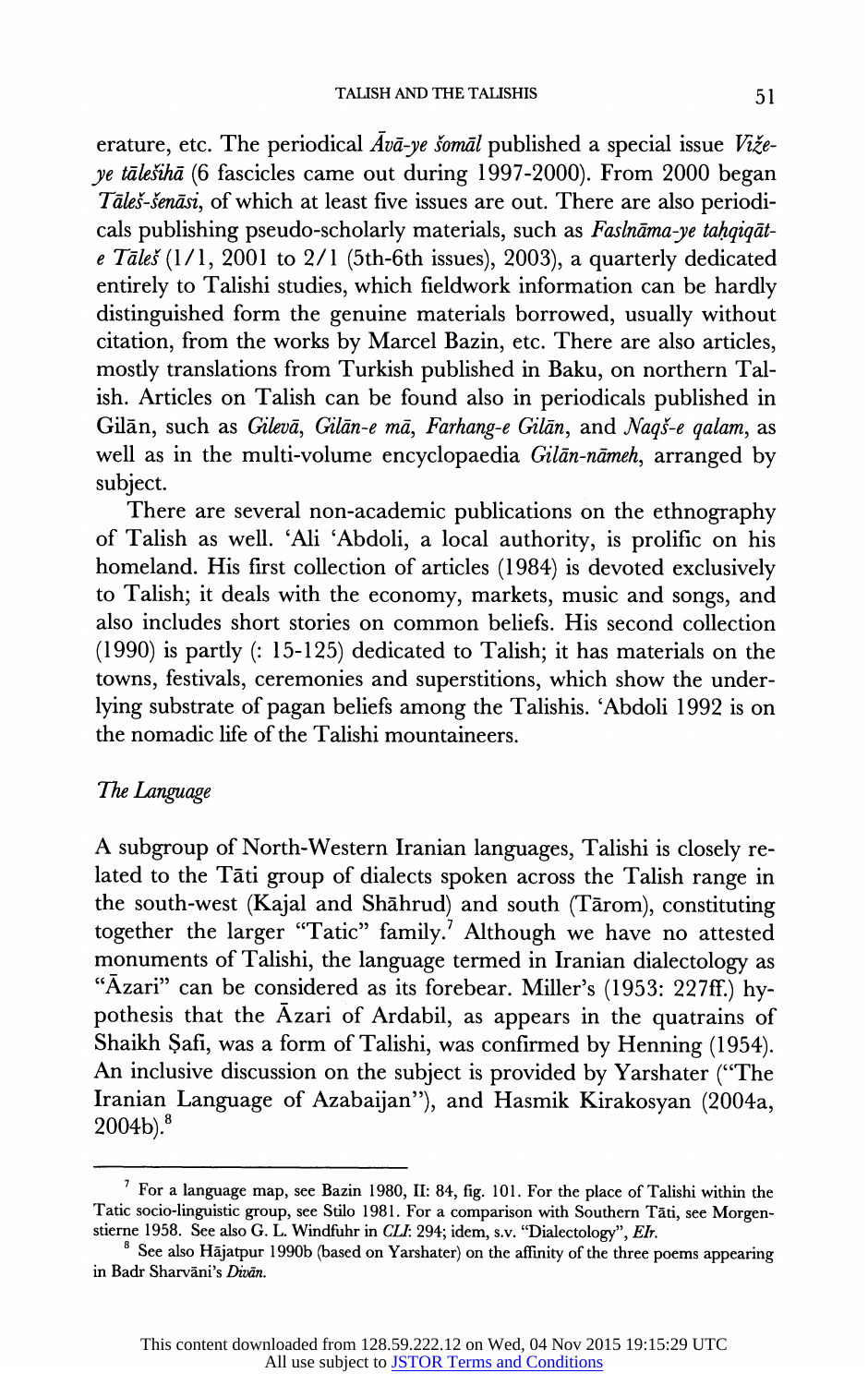**In spite of dialectal varieties, salient characteristics of Talishi may be summarised as follows. It differs from Persian by an enlarged vowel**  system, by addition of  $a$ , a central vowel, and, at least in its northern and central subdialects, also by  $\ddot{u}$ , a front vowel.<sup>9</sup> As in the case of most **Iranian dialects, Talishi possesses two cases: the direct or the subject case, and the oblique or the genitive and object case. In Asalemi, a**  central Talishi dialect, the case endings typically are: sing. dir. -0, pl. **dir. -e, sing. obl. -i, pl. obl. -un.'0 The verbal system diverges from most other Western Iranian dialects by the application of the present stem for the imperfect and the past stem for the present, e. g. Asalemi vrij-/ vrit- 'run' a-vrij-im 'I was running' (a- is the durative marker), b-a-vrit-im 'I run, I am running'. Further, verbal affixes, including the negative nV, cause a reshuffling of the elements of conjugation in the present tense, e. g. ni-m-a-vrit 'I don't run, I am not running' where the personal "ending" precedes the marker and the stem. Syntactically, Talishi, like Tati, employs the ergative construction in past transitive verbs based on the past stem; accordingly, the agent of the verb appears in the oblique case, the logical direct object in the direct case and the verb agrees with the direct object, e. g. Asalemi esbun (obl. pl.) gud harda (sg.) 'the dogs ate flesh' (Yarshater, "Talish": 166).** 

**Turkish and Gilaki Influences. Talishi has long been under the strong influence of the neighbouring languages. In the south, the infiltration of Gilaki is more noticeable; especially on the plains of Fumanat, where the presence of the Talishis is more recent, a highly mixed Talishi coexists side by side with Gilaki ('Abdoli 2001: 31-33). Turkish, on the other hand, has rapidly been spreading in the northern parts of the Persian Talish due to the recent migrations from the west. In the urban centres of Astara and Hashtpar, located on the commercial highway stretching from Enzeli to Astara, Turkish has already replaced Talishi. " South of Asalem, however, Turkish gradually loses edge (Bazin 1975); thus, central Talishi is considered the purest of all Talishi dialects.** 

**Talishi and Arnenian. There is no attestation of the Talishi-Armenian direct contacts. However, the Talishi vocabulary contains a number of important lexemes of unambiguous Armenian origin, penetrated into** 

<sup>&</sup>lt;sup>9</sup> Sokolova (1953: 105, 109ff.) demonstrates the interchangeability of *u* and *ü* in certain posi**tions and among dialects (see also Miller 1953: 33 ff.; Schulze 2000: 9; Rafi'i-'Ali 2001).** 

<sup>&</sup>lt;sup>10</sup> Yarshater 1996. Cf. Māsāli: sg. dir. -Ø, pl. dir. -en, sg. obl. -i, pl. obl. -un (Nawata 1982: **97); Masulei: sg. dir. -0, pl. dir. -en, sg. obl. -e, pl. obl. -on (Lazard 1978: 255). " For Talishi-Turkish convergence, see Windfuhr 1987.**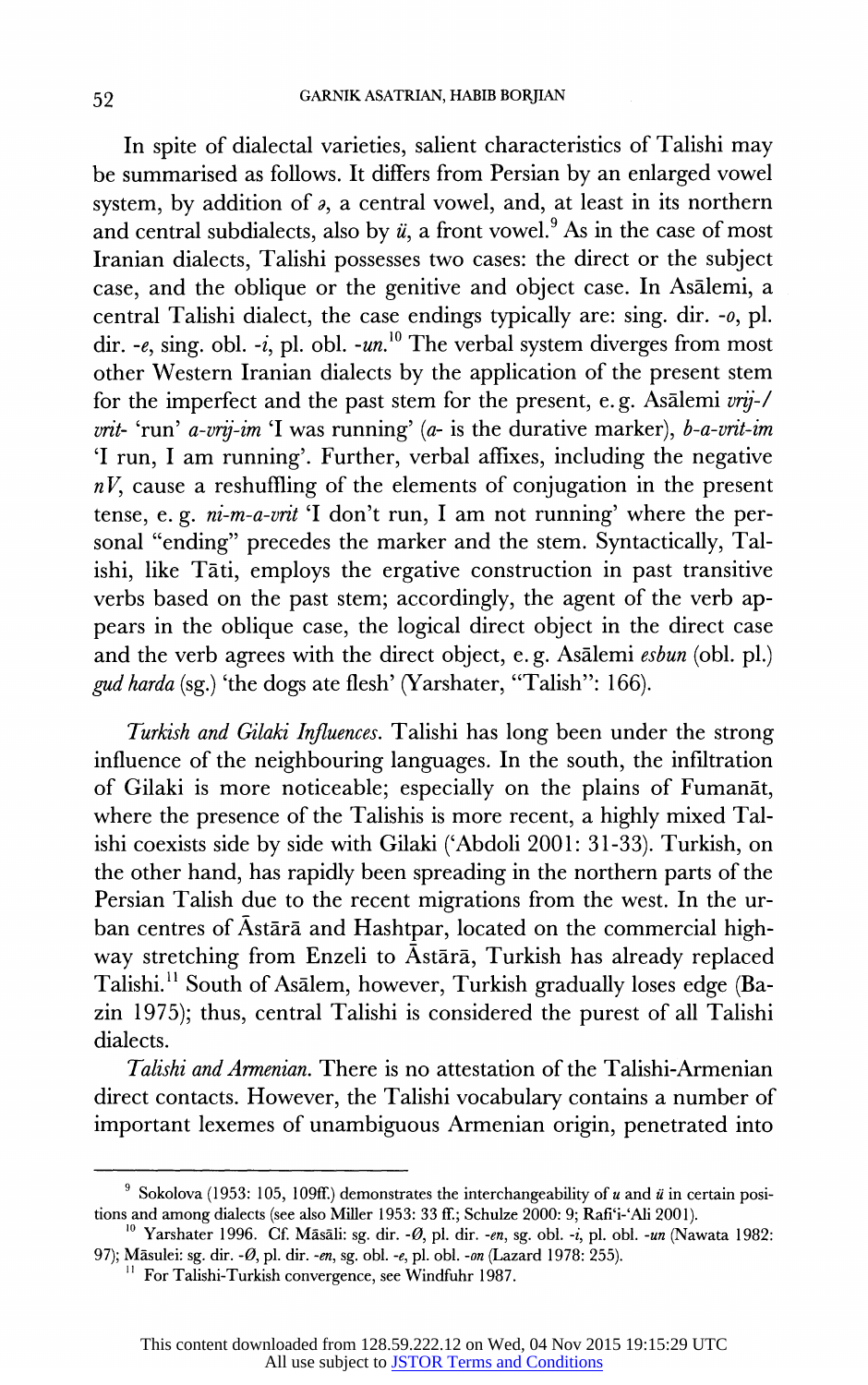**the language probably through Caucasian Turkish or Kurdish. Cf. ku**tān "plough" (Arm. dial. k'ut'an, Classical Arm. gut'an), lərd "coagulated blood" (Arm. l**ard, lerd), las "panther" (Arm. lus(an) id.)**, pārzan "strainer, filter" (Arm. dial. parzon, Kurd. pārzōn), p**and "strong**, **firm" (Arm. dial. pand-, pind), pus "hay; sweepings" (Arm. dial. p'us**  "thorn"), xāšīl "porridge" (Arm. dial. xašil), hand "furrow" (Arm. dial. hand, Udi hännd, Classical Armenian and "cultivated land"), šīv, žīv **"branch, twig" (Arm. dial. siv), vas "hemp" (Arm. vus), galgal "sort of**  wild plant" (Arm. dial. gəlgəl), šāy "dew" (Arm. šay) (Asatrian 1998: **10), barsim "threshold" (from bar "door" < OIr. \*dwar-, and Arm. dial. sim, sem, sem < Class. Arm. seam "threshold"), havalik "sort of edible herb" (Arm. dial. haveluk, aveluk; cf. Azerb. Turkish evelik, Jewish Tati avalug, etc.), mambiir, ambur "moss" (Arm. mamur), suin(d) "pillar" (Arm. dial sun, Class. Arm. siwn) (from V. Voskanian's field materials), etc.** 

**Dialects. The north/south division of Talishi dialects, motivated by administrative boundaries, does not reflect the linguistic realities. In reality, the chain of Talishi dialects is divided into three main types: southern, central, and northern. Southern Talishi, spoken in the districts of Masule and Masal, is actually closer in type to mutually more intelligible with the neighbouring Tati idioms (Yashater 1959) than the central and northern Talishi. On the other hand, the dialects spoken in the Astara area in the northern limits of Persian Talish show close**  affinity with those, which are further in the north, in Lankoran, Lerik, **Masally, and Yardymly. According to the brief survey conducted by Bazin (1980, II: 68f., 189ff., figs. 94f.), based on 48 glosses such as 'mountain', 'aunt' and 'son-in-law', the major isoglottic barrier is between the central dialects of Asalem-Tularud and the northern dialects of Karganrud-Khotbesara (weighting 16 points out of 48), a split much sharper than the one between Masal and Taleshdulab (6 points), as**  well as the two members of the southern group, namely Masula and **Masal (2 points).'2 The table below represents the comparison of these dialects. 13** 

**<sup>12</sup>On the dialect variation with respect to human geography, see also Bazin 1979, idem 1981.** 

**<sup>13</sup>Based on: Lazard 1978, 1979a, 1979b; Nawata 1982; 'Abdoli 1984, 1991; Hajatpur 1997; Yashater 1996; Morgan 1904; Miller 1930.**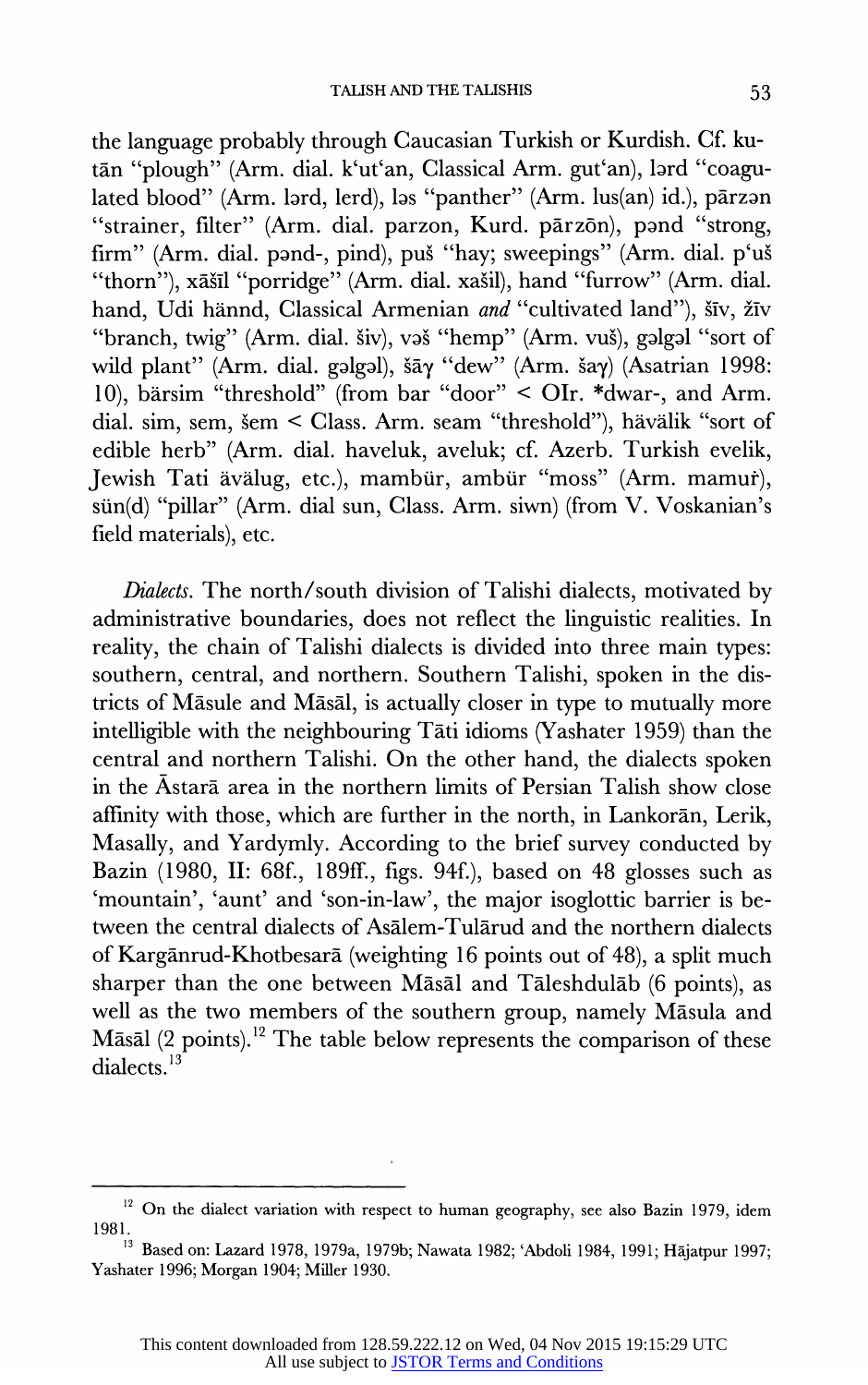| Localities        |                 |                 |               |                      |                   |                               |           |                          |
|-------------------|-----------------|-----------------|---------------|----------------------|-------------------|-------------------------------|-----------|--------------------------|
| <b>Glosses</b>    | Māsule          | Māsāl           | Khushābar     | Taleshdulab          | Asālem            | Kargānrud                     | Lavandvil | North                    |
| sister            | xâ              | xâ              |               | xâlâ, xolo           |                   | ho                            | hura?     | hov(a)                   |
| woman,<br>wife    | yen             | žen             | žen           | žēn                  | žen               | žèn                           | žən       | žen                      |
| wife's sister     | yeŋxâ           | ženxâ           |               | žen-xâliâ            |                   | $*_{\hat{z}}\hat{e}n$ -<br>ho |           | $*_{\zeta en}$<br>hov(a) |
| boy, son          | zoa             | zu'a            |               | zue                  | zu <sup>w</sup> a | zua                           |           | zoa                      |
| daughter,<br>girl | kel(l)a         | kina            |               | kilu, kela           |                   | kela                          |           | kina                     |
| bride             | veyb            | geša            |               | vayu                 | vayu              |                               |           | vayü                     |
| I                 | az              | az              |               | az                   | az                | as                            |           | âz                       |
| my, mine          | čəmən           | čaman,<br>čeman |               | čemen                | čəmən             | čömön                         |           | čımı                     |
| we                | ama             | ama             |               | ama                  | ama               | $a$ ma                        |           | ama                      |
| white             | isbi            | isbi            | isbi          | isbi, ispi           | isbi,<br>ispi     | ispi                          |           | sipi, sipi               |
| face              | dem             | dim             |               | dim                  |                   |                               | dim       | dim                      |
| mouth             | da.n,<br>qar    | dahan           |               | ga(f)                | gav,<br>gaf       | ghav                          | gav       | gav                      |
| eyebrow           |                 | abrəm           |               | bera                 |                   |                               |           | bav                      |
| tear              |                 | $as$ r $k/g$    |               | aserg                |                   |                               | ase       | ase,<br>$\hat{a}(r)s$    |
| weeping           | $b$ ə-<br>ramən | bar-<br>mamse?  | $be-$<br>rame | beramē,<br>beramestē | bera-<br>məste    | ba.a-<br>mie                  |           | bame                     |
| thirsty           | tišir           | rešir           |               | tēšy                 |                   |                               |           | taši,<br>tašyan          |
| hen               | karg            | karg            |               | karg                 | karg              | kàk                           |           | kag                      |
| chicken           |                 | gija            |               | kija                 |                   |                               |           | kiža                     |
| bear              | xərs            | xers            |               |                      |                   | xörs                          | hırs      | htrs                     |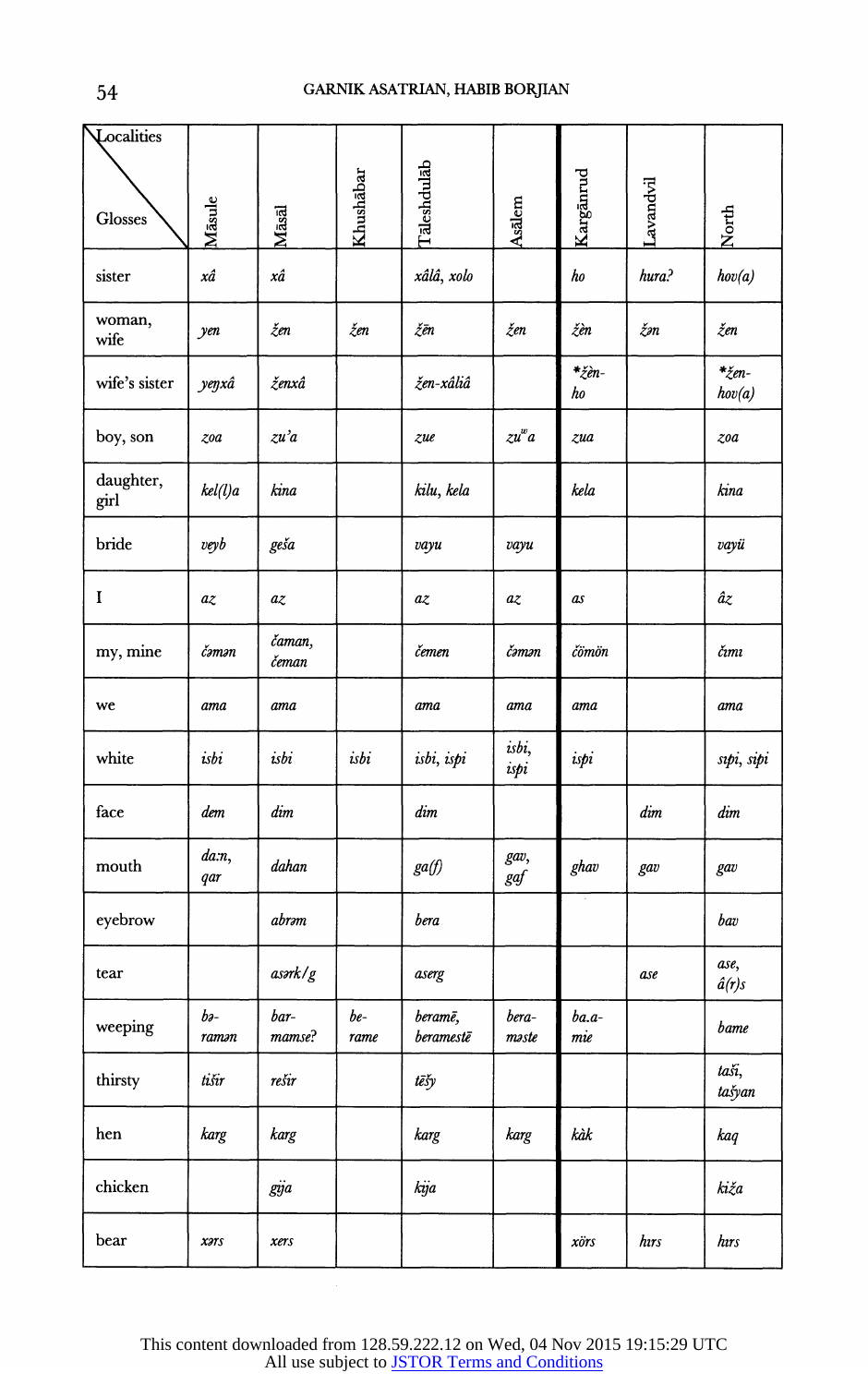| cat                  | puču    | puču,<br>piši    | pušu | pušu        |               | pišik               | piš | kete          |
|----------------------|---------|------------------|------|-------------|---------------|---------------------|-----|---------------|
| dog                  | əspa    | asba             |      | esba        | esba,<br>espa | ösba                |     | sipa          |
| louse                | espej   | esbaj            |      | isbij       |               |                     |     | sebiž         |
| iron                 | âsen    | asün             |      |             |               | ôsun                |     | osm,<br>ossön |
| water                | âv      | âv               | âv   | âv          | âv            | $\pmb{v}$           | uv  | $ov$          |
| milk                 | šət     | šət              |      | šet         | šet           | šöt                 |     | šıt           |
| cloud                | $x$ ər  | xar, sara        |      | xer         |               | meh                 |     | her, âva      |
| willow               |         | $\dot{v}$        |      | $\dot{u}$   |               |                     |     | $\dot{v}$     |
| barley               | ya      | ja               | ža   | ža          |               |                     | yav | yava?         |
| apple                | sef     | $\it{sf}$        |      | sif         | sif           | sef                 | sēf | sef           |
| yesterday            | zer     | zir(i)           |      | zir         | izər          | zina                |     | zina          |
| day                  | roz     | $\mathfrak{m}$ z |      |             | $\eta$        | ruj                 |     | rüž           |
| below                |         | jir              |      | $\dot{p}$ r | jir           |                     |     | ži            |
| to say, past<br>stem | vât-    | $v\hat{a}t$ -    |      | vât-        | $v\hat{a}t$ - |                     |     | $vot -$       |
| to eat               | hard-   | hard-            |      |             | hard-         |                     |     | hard-         |
| to see               | $venn-$ | $vind-$          |      | $vind-$     | $vind-$       | $v\hat{\imath}nd$ - |     | $vind-$       |

**Written Sources. As mentioned above, the corpus of "Azari" materials extant from former centuries can hardly be labelled as distinctly Talishi; they should rather be regarded as a common ancestor of the Tati-Azari-Talishi group of dialects (Kirakosyan 2003). In the last two centuries, however, specifically Talishi oral accounts have been collected by foreign travellers and scholars (see below). The natives too have published materials worthy of attention.** 

**Besides Shaikh Safi's quatrains, there are two mediaeval collections**  of poems belonging to the *Fahlaviyyat* genre, which are generally con**sidered Gilaki, but sometimes also Talishi (e. g. Tafazzoli, s. v. "Fah-**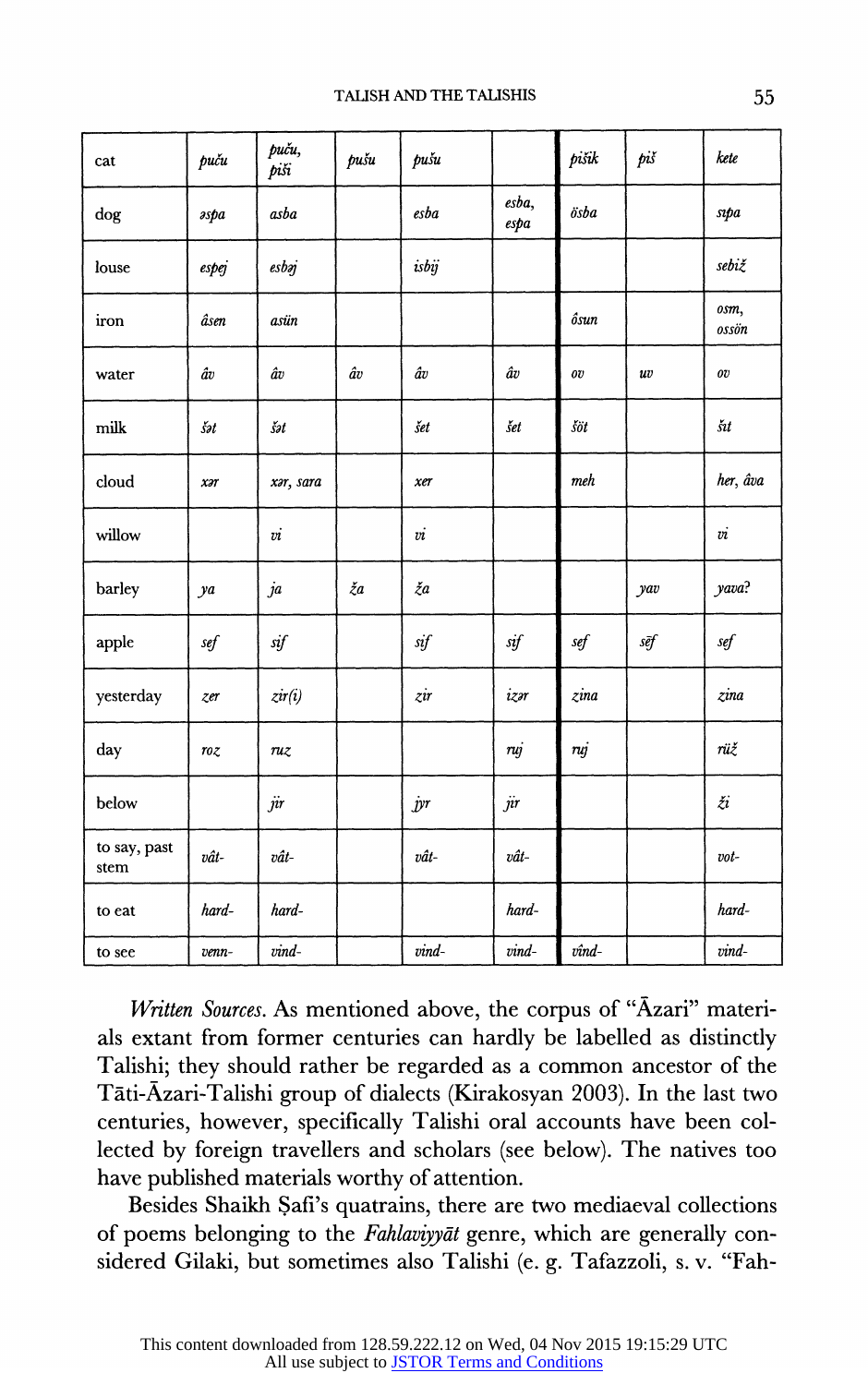**laviyat", in FIr.): (1) A collection of quatrains attributed to Sayyed Sharaf-al-Din known as Sharafshah of Dula' or Dulab (i. e., Taleshdula[b]), who probably lived in the 13th century (Sharafshah 1979: introd.; idem 1982: 7-33; for studies, see Madani 1984; 1990: 376); (2) The poems of Qasem Anvar (d. 837/1433-34) (1958: 342-44, 347; on the poet, see Browne 1928, III: 473-87; for studies, see Tadayyon 1945; Dowlatabadi 1984).** 

**Talishi enjoyed a standard written form only in a short period of early Soviet rule, when, among many other idioms of the Caucasus, it gained official recognition and was taught to school-children. The standard Roman script, devised in the late 1920s, was ruled out a decade later. The educational and political publications from those years**,<sup>14</sup> particularly the periodical Soya Tolos 'Red Talish', remain an **important source for the study of the language, although the Talishi of those years is crammed with neologisms and Russian borrowings. In the post-Soviet era sporadic publications have appeared in Talishi.**  The periodical *Toleši sado* 'Voice of Talish', which began in 1991 and **discontinued after its eighteenth issue, features articles in a Cyrillicbased Talishi, as well as in Turkish.'5 There are also individual vol**umes such as *Yolon syxan/Talyšskie poslovicy* ('Talishi proverbs', Baku, 1990), and Novruz Mamedov's Tolesi armağon (1993).

**The Talishi speakers of Iran too developed interest in publishing their folk literature, especially since the early 1970s. 16 An early example is a versified account (manzumeh) by Faramarz Masrur in 1973, supplemented by a glossary of 230 items. Here again, the contribution**  of 'Ali 'Abdoli is major. His Tarānehā-ye šomāl includes, among other **Caspian dialects, Talishi songs from Shanderman, Rezvanshahr,**  Punel, Parasar, Dināchāl, and Lavandvil ('Abdoli 1989a: 35-152), ac**companied by a glossary (: 259-282). The songs he collected from paddy fields (idem 1989b) appear in Roman transcription. The Talishi section of 'Abdoli's anthology (2001a) includes poems from the past (Azari?: 39-53), contemporary Lankorani (:54-86), as well as 'Anbarani, Asalemi, Masali, Taleshdula'i, Khushabari, and Fumani (: 87-141), all rendred in Perso-Arabic script, accompanied with the Per**sian translation. 'Abdoli's own verses appear in  $\tilde{A}f\tilde{a}v$ *ajār* (1991), a col**lection of 33 Talishi and Tati poems. Additionally, specimens of Talishi appear in other volumes published by 'Abdoli (esp. 1984, 1990,** 

**<sup>14</sup>Miller (1953: 12) lists sixteen books and booklets published during 1931-35.** 

<sup>&</sup>lt;sup>15</sup> 'Abdoli 2001: 34f., 49. The periodical seems to have recently begun republishing (Fasl**ndme-ye tahqiqat-e Tdle& 1/1, 2001: 149).** 

**<sup>16</sup>A number of local poets are introduced in 'Abdoli 1999.**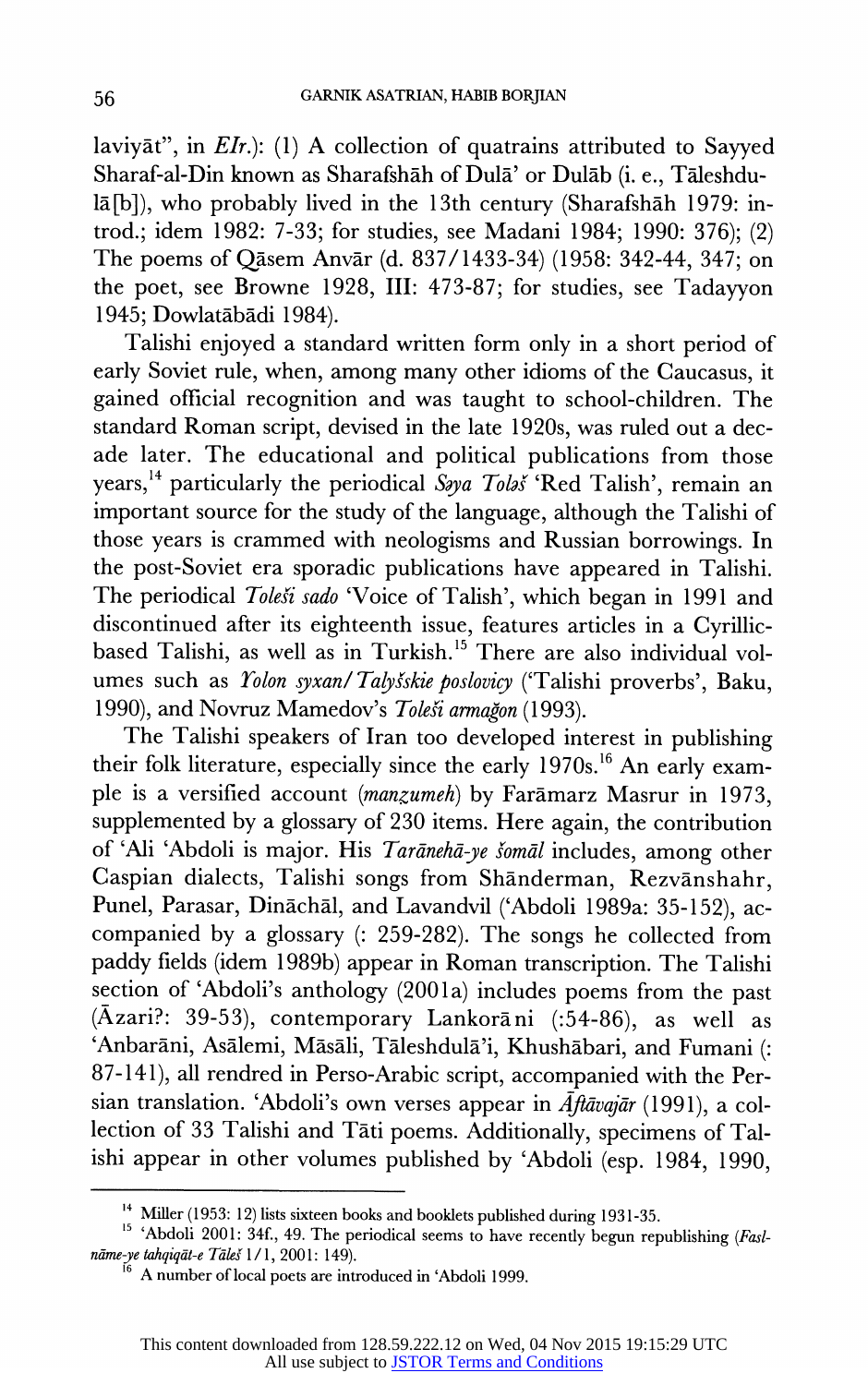1999b). Another recent publication is Nāser Hāmedi's Can-ba-rā **(1999), with seventeen Talishi poems in the dialect of Masal supple**mented by Persian translation. Moreover, Talishi verses appear sporadically in various periodicals of Gilan, and surely in Vize-ye Tales and Faslnāma-ye tahqiqāt-e Tāleš (see above).

**It should be noted that on the Persian side, Talishi has never had a standard orthography. The Roman transcription is occasionally used**  without keeping to any logical uniformity of rules (see, e. g. Vize-ye Tales, no. 3).

**Basic Overviews. Major bibliographical outlines have appeared in successive reference works on Iranian dialectology: Wilhelm Geiger in Grundriss (1898-1901), H. W. Bailey (1936), Georg Morgenstierne in Iranistik (1958: 173 f.), Josif M. Oranskij (1960, 1963), Georges Redard in Current Trends in Linguistics (1970), Pierre Lecoq in CLI (1989: 299 ff.), and L. Pirejko in the Osnovy (1991). Recent bibliographies in Madani (1990), 'Abedi 1993, and 'Abdoli (2001a: 37-49), though incomplete and inaccurate, are the only available Persian compilations.** 

**Earlier Studies. One of the earliest travellers and scholars who tried to identify ethnic groups by collecting data on their life and language is Eduard Eichwald (1834: 436f.), who included in his travel notes a list of 35 Talishi and Gilaki words.** 

**A notable collector of the folk traditions of northern Iran was the Polish scholar Aleksander Borejko Chodzko, who published important Talishi materials: specimens of popular songs in Talishi, in Roman transcription, with extensive notes on the vocabulary (1842: 556-567) and translation (: 506-510). In Chodzko 1852 we find Talishi songs along with those collected from Gilan and Mazandaran. Materials gathered by Chodzko were used by the Russian Orientalist Il'ya Nikolaevich Berezin, who introduced a grammar (1853, I: 24-57), a glossary (I: 24-55), songs (II: 38-46, taken from Chodzko), and a Persian-Talishi-Gilaki-Mazandarani vocabulary of about 200 glosses (III: 2-7). In spite of the inaccuracies and limitations, the contributions by Chodzko and Berezin are considered pioneering efforts in Iranian dialect studies. A contemporary of the latter scholars was P. F. Riss (1855), who wrote a thirty-page Talishi grammar, followed by some 250 words, 70 verbs, and 40 short sentences and a few songs.** 

**In his travel report on the Caucasus and southern Caspian shores, Dorn (1862: 363) mentions that he requested Ebrahim Beyk of Lankoran to compile a Talishi-Russian glossary and a grammatical sketch**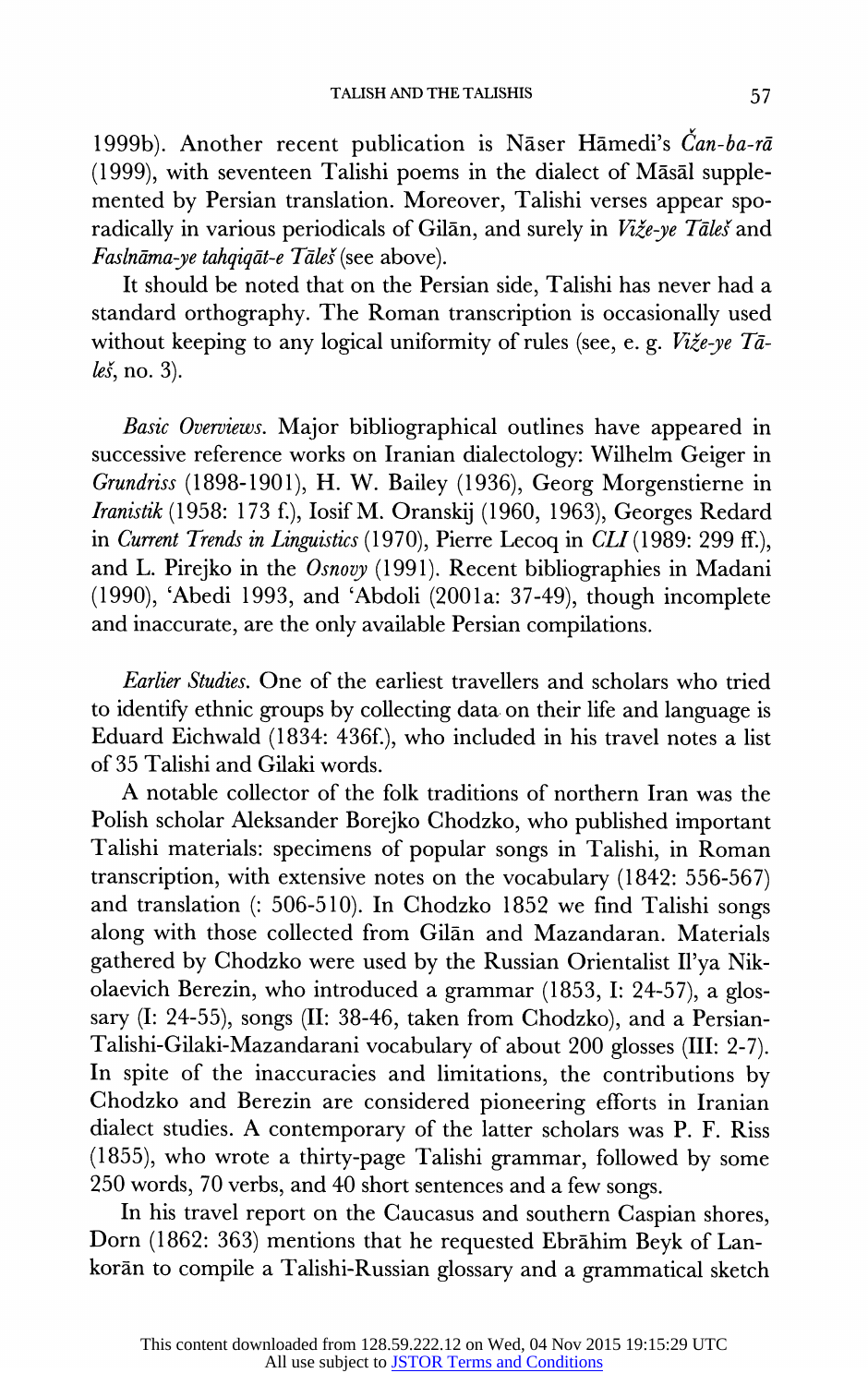**of the dialect. The results have never been published but are reportedly kept at the Shchedrin library (Madani 1990: 363, 373). In his Caspia (1875), Dorn pays extra attention to Talishi, along with Tati, Mazandarani, and Gilaki (: 217-220).** 

The fifth volume of Jaques de Morgan's *Mission scientifique en Perse* **(1904) contains valuable Talishi materials: a list of 769 words from the subdialects of Karganrud and Lankoran (: 261-279), a short grammar (: 280f.), and the text "Contes en Lenkorani" (: 282-287), dated 16 Zu'l-qa'da 1307/1890, compiled by a local scribe upon Morgan's request. Morgan's linguistic study received a negative review by Oscar Mann (1926: xxiii).** 

**In spite of limitations and inaccuracies, the nineteenth-century studies bore great achievements in Iranistics in general and Talishi studies in particular. This statement is confirmed when we compare the first mention of Talishi in the Russian relevant literature as "one of the six types of Persian"'7, with the state of knowledge on the idiom in the turn of the century as appears in the Grundriss, where Wilhelm Geiger (1898-1901) offers his groundbreaking comparative study of the Caspian Sprachbund (Tati, Talishi, Gilaki, Mazandarani, and**  Semnāni<sup>18</sup>) collectively illustrating their diachronic affinity (I/2: 344-**380). The following introductory remarks by W. Geiger about the classification of the dialects include an outline of the phonology, nominal system, pronouns, and verbs, together with a more or less short account of word-formation. In addition to the published works, in his bibliography Geiger cites (: 345) two unpublished works: Talishi texts and a glossary kept as manuscript Or. no. 932 at St. Petersburg University, from which Paul Horn had extracted Talishi data for him**self; and a Talishi grammar and glossary (as noted in *Journal of Royal* Asiatic Society Journal 20, 1862-63: 64). W. Geiger was also able to refer **in part to unpublished material collected and examined by Bernhard Dorn and Carl Salemann of the Imperial Academy of Sciences in St. Petersburg.** 

**The following early collections are probably never published. Rabino claims to have collected a large corpus of folk tales and songs** 

<sup>&</sup>lt;sup>17</sup> Starčevskij's Spravočnij entsiklopedičeskij slovar', St. Petersburg, 1848, s.v. "Talyš".

<sup>&</sup>lt;sup>18</sup> Based on more recent scholarship, Semnani should not be linked so closely with this **group. According to Asatrian (Manuscript), Taleshi shares a series of important lexical, phonetic, and grammatical isoglosses with the dialects of the Near Caspian and Aturpatakan regions, irre**spective of their North-West or South-West dialectal affiliation (Azari, the language of the so**called Fahlaviyydt, Zaza, Gorani, Tati, etc.). He defines this continuum of dialects as Near Caspian-Aturpatakan Sprachbund of the Iranian dialects (Asatrian, Manuscript, idem 1995: 410).**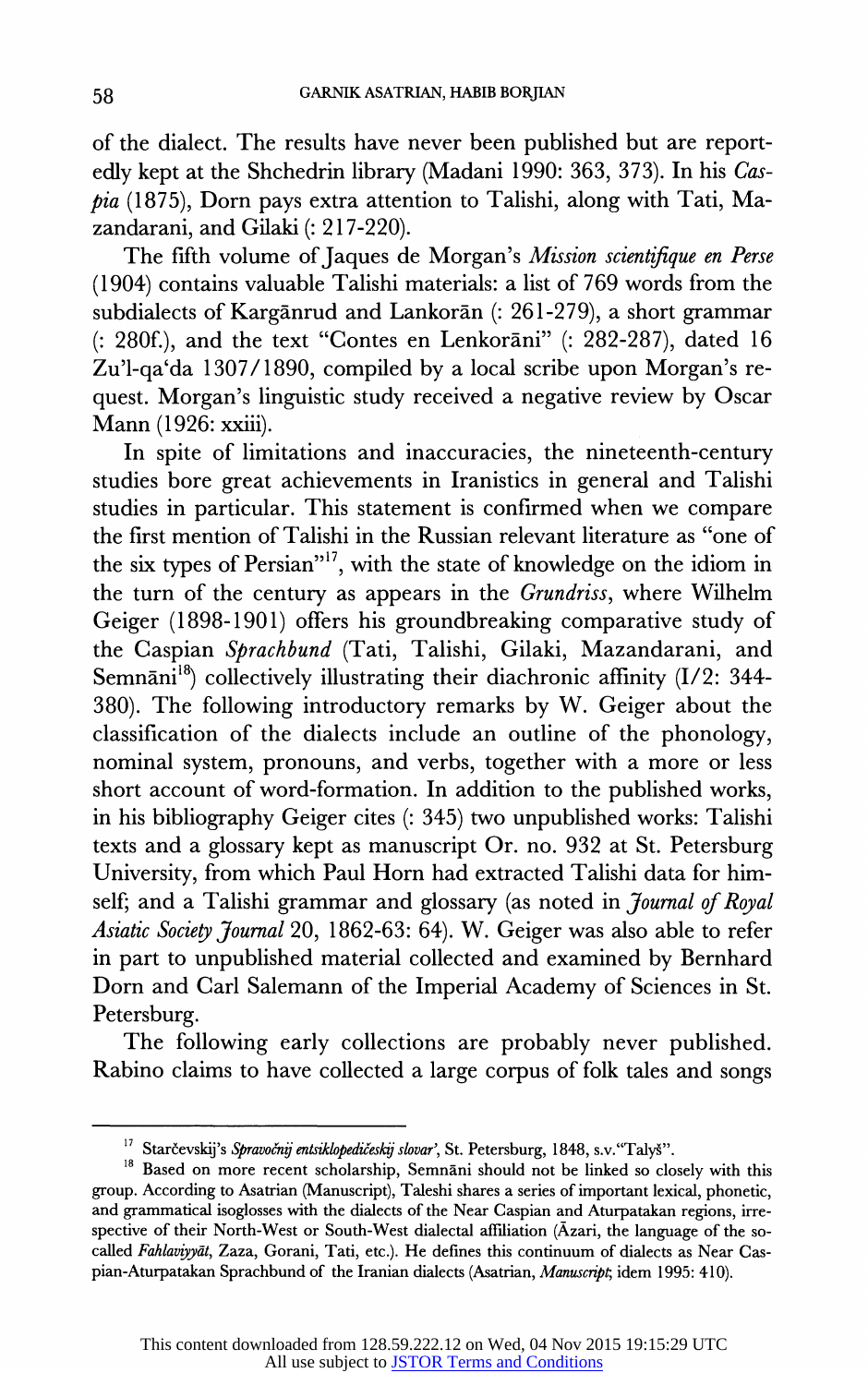**in Gilaki and Talishi during the first decade of the 20th century (Rabino 1943-44: 52). We know from the proceedings of the International Congress of Linguists in 1938 ('Abdoli 2001: 39), that the Swiss Orientalist E. Baer collected in his 1932-33 trip to Iran some 12,000 words from various dialects, some from Gilan, including the Talishi of Asalem.** 

**Studies on Northern Talishi. Soviet scholars followed their Russian predecessors in collecting and studying Talishi dialects within the borders of Soviet Union. An early Soviet study is that of Nicolas Marr (1922), which is now considered outdated, as it is written in keeping with his "theory of language".** 

**A comprehensive study of Talishi is provided in Miller's two major works. His Talishi texts (1930), collected in his trips of 1902 and 1925 to**  Lankorān, includes a body of short tales, popular songs, long stories, **idioms, folk medicine, cooking recipes, and poems, supplemented by a Talishi-Russian-French glossary of over 2000 words,19 which does not exclude numerous Turkish and literary Persian loans. Miller's Talishi language (1953) is a fundamental source for the study of northern dialects of Talishi. In addition to an intensive treatment of the grammar, it has a section on the historical-comparative study of the language, substantiating the close affinity of Talishi and Azari, including the**  transcription of the twenty quatrains (dobeytis) of Shaikh Şafi of Ardabil. The book is supplemented by three passages from the Seina sor **'third-grade' school text (1931), Talishi translation of the Communist**  *Manifest*, and certain speeches of Joseph Stalin (: 241-253).<sup>20</sup>

**Sokolova (1953: 104-117) challenged Miller on the phonology of various Talishi dialects. In her book she provides texts from Lankoran and Zuvand, proposing her own system of phonemes (: 1 7-121).** 

**The Pirejko's Talishi-Russian and Russian-Talishi dictionary (1979) is based on the texts published by Miller and other Soviet**  scholars, as well as the vocabulary in the periodical Soya Tolos. Having **6,600 words, it is the most inclusive glossary on northern Talishi. The dictionary is supplemented by a grammatical sketch (: 321-352), an**  updated version of which appears in the  $Osnovy^{21}$  (Pirejko 1991). Again

<sup>&</sup>lt;sup>19</sup> Some 2370 entries from this glossary are reproduced on the Internet site www.talishica.org, **which also has the digitised versions of two other glossaries: a Talishi-Russian-English-Azeri Turkish (ca. 600 entries), and a Russian-Talishi.** 

<sup>&</sup>lt;sup>20</sup> Miller has at least one article on Talishi: "On the Suffix -i in the Talishi Substantives" **(1948; cited in Oranskij 1975), which should have been incorporated in his 1953 monograph.** 

**<sup>21</sup>A pure compilation including mostly outdated materials, as most of the volumes appeared in this Series (see Asatrian 2001).**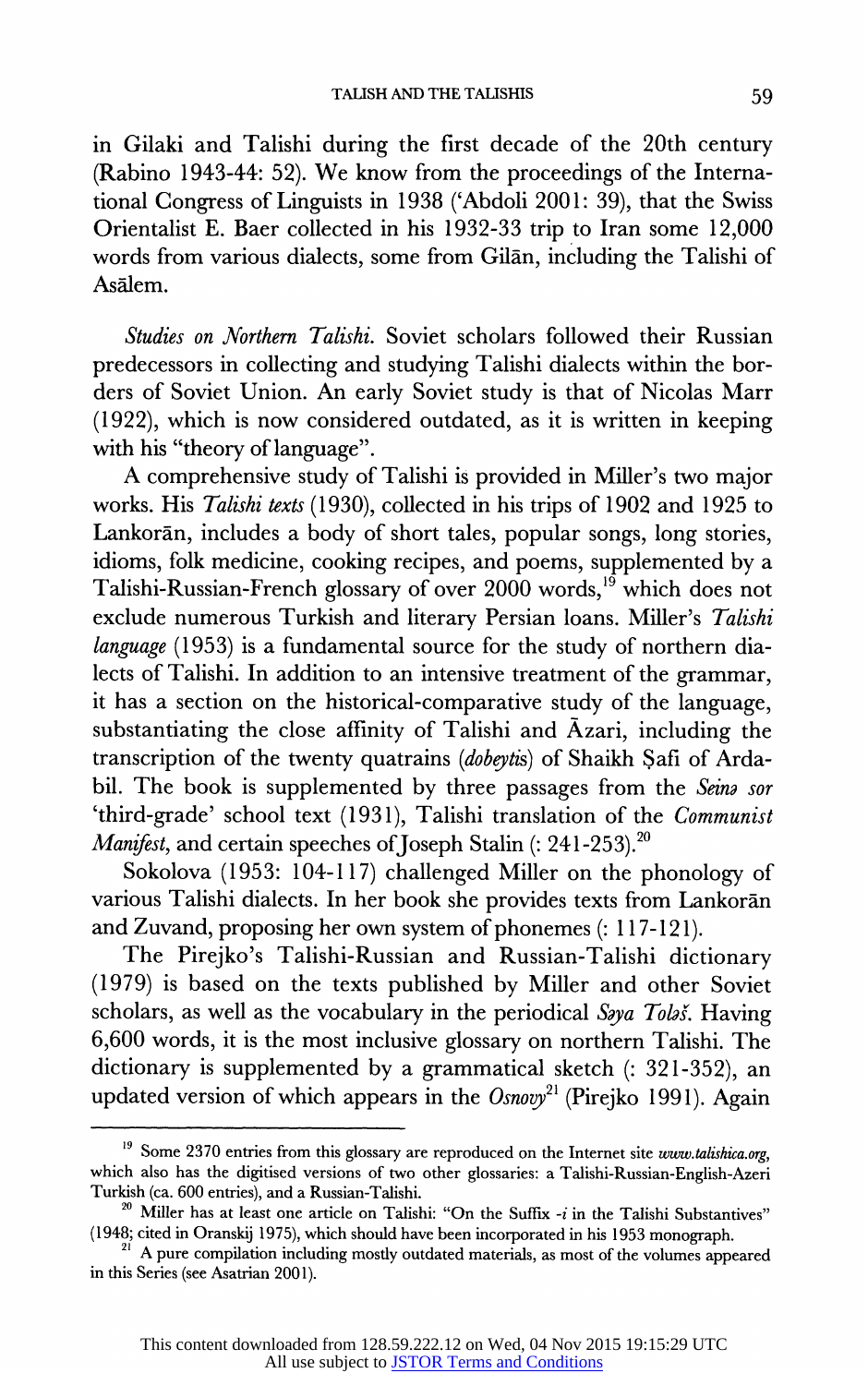**by Pirejko there are a university dissertation (1956), a comparative study of the ergative construction in Kurdish and Talishi (1961), and a summary of Talishi in the Languages of the Peoples of the USSR (Pirejko 1966: 302-322).** 

**Major studies by the natives of the Soviet Talish include Mamedov's (1971) dissertation on the dialect of Shuvi, and Rajabov's (1992) Talishi-Turkish dictionary of about 5,000 entries. Several more studies have been published in recent years ('Abdoli 2001: 47 ).** 

**A recent study of the language by Schulze 2000, based chiefly on an oral account from the village Shuvi, employs modern linguistic theories, as well as statistical methods, concentrating on the features of actance typology to explain the architecture of the "operating system" of the language and the emergence of split structures from both typological and cognitive perspectives. The diachronic handling of the idiom, however, is not without major flaws (Borjian 2004; see also Guizzo 2002).** 

**Studies on the Talishi of Iran. It was only after the completion of studies on the Talishi of the northern territories that scholarly publications**  on the Persian side began—a process that is still underway. We may **recall that, compared with the north, in which a standard form of the language was established in the 1930s, in Iran the dialectal variation is much more pronounced, with the presence of all the three groups of dialects, i. e. southern, central, and northern. Nevertheless, no serious study aiming at an identification of the subdialects is conducted, save for brief isoglottic surveys of Bazin (1979, 1980, 1981), as noted above.** 

**Only two dialects are studied in some detail. Gilbert Lazard's study is based on the data collected in 1949 from Masule and consists of a grammar (1978), texts with French translation (1979a), and a glossary of 430 words (1979b). Subsequently, there is a detailed grammar of Asalemi by Ehsan Yarshater (1996), of which the texts and glossary remain to be published. So are the linguistic materials collected before the Islamic Revolution of 1979, from other districts of Talish by the same author, who has studied also two Tati dialects closest to Talishi: those of Shahrud of Khalkhal (1959) and Kajal (1960), as well as the Southern Tati group (1969). To these one may add Tetsuo Nawata's brief study (1982) of the dialect of the village Lung in Masal. Worth mentioning is also Windfuhr's (1987) study of the convergence of Talishi with Turkish.** 

**Since our intention is to introduce all publications on Talishi, nonscholarly works are included as well. 'Ali 'Abdoli's Farhang (1984b) in-**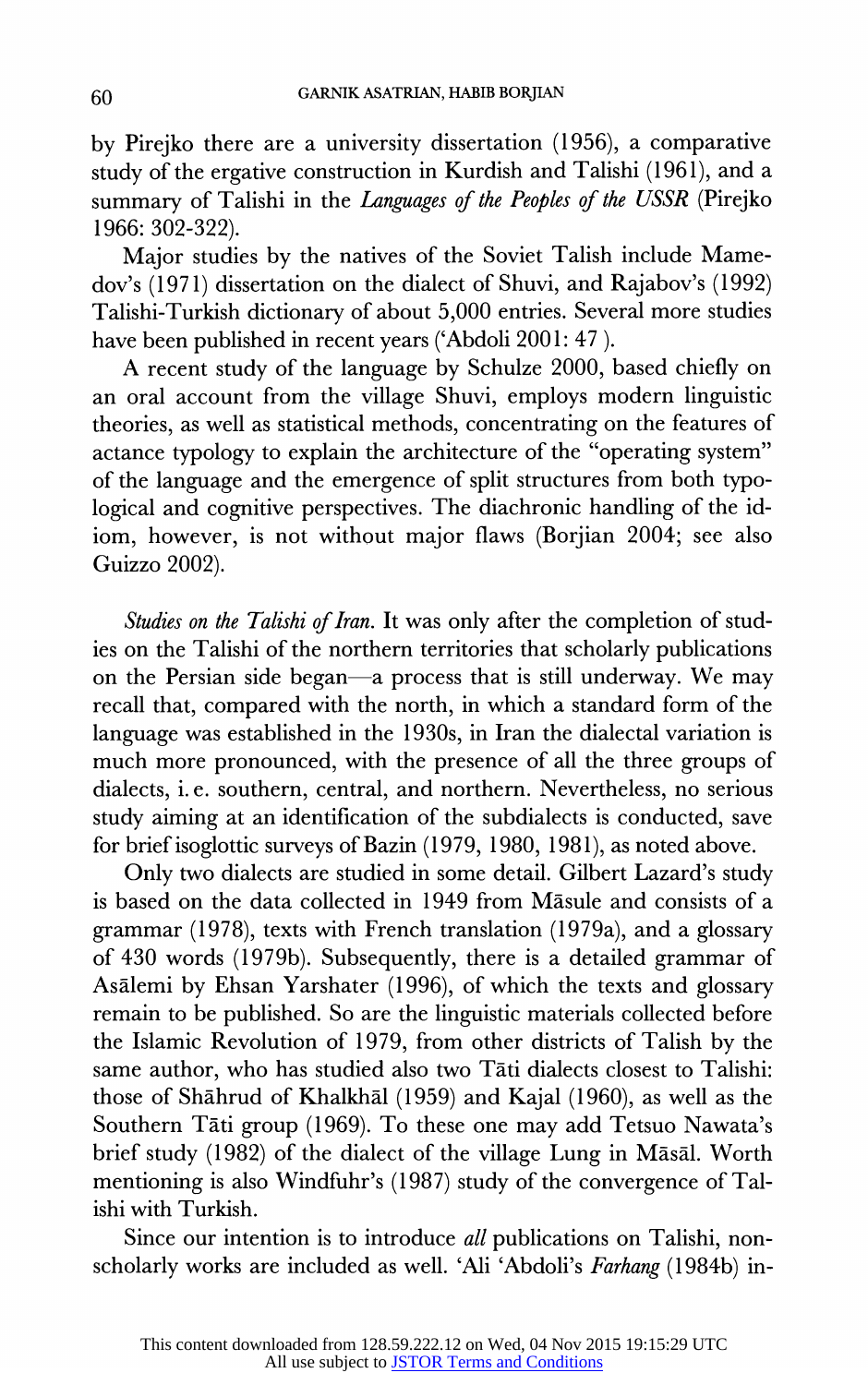**vestigates the Talishi of Taleshdula(b), a sub-dialect of its administra**tive centre, Rezvānshahr (formerly Rezvāndeh), in the first edition **(1984; reviewed by Sadeqi 1984), and that of the village of Ardajan in the second (2001b; reviewed by Rezayati 2002). The Talishi entries are compared with the Tati of Kolur, the administrative centre of Shahrud in the Khalkhal sahrestan of Ardabil province. The Farhang, however, includes more than what its name claims. The section on grammar (: 65-119), taking into account the dialects of Taleshdulab, Kolur, Khushabar, and Lavandvil (the northernmost subdialect of the Iranian Talish), is unfortunately unmethodical and hence of limited merit. The book is further extended by a short glossary of Azari from available texts (: 281-305), a Lankorani-Taleshdula'i-Persian glossary (: 309-353), an index of the Tati words appearing in the body of the dictionary (: 357-395), and finally a list of Talishi and Tati idioms (: 399- 467). In spite of amateurishness, the book may serve to identify certain subdialects, on account of insufficient scholarly studies on Talishi dialects of Iran.** 

**Some other natives of Talish contributed to the field by writing university theses on the dialects of Khushabar (Hajatpur 1990a; also 1997, 2003), Taskuh of Masal (Naghzgu 1995; also 1996), Masule (Mohammadizadeh 1996), and Parasar (Rezayati); and on Talishi phonology (Sheykh Sang 2001) and Talishi clothing (Khademi 1997).22 Many of these studies suffer methodical problems, and the most detailed parts of their treatment are limited to the features the dialects share with standard Persian, being thus of limited value. One should not forget that Talishi, as most other living Iranian languages and dialects, is heavily influenced by Persian throughout the history, and, therefore, the dialectologists should give priority to the authentic traits rather than indiscriminately treat every grammatical part, as if the language of an entirely autonomous culture were being studied.** 

**The studies on the Talishi dialects of Iran can be summarised as follows: 'Anbaran (Amirian 2001), Asalem (Yarshater 1996; Rezayati 2003 (Navrud)), Taleshdula(b) ('Abdoli 1984, 2001b; Hajatpur 1997; Rezayati (Parasar); idem 2003 (Safarud of Punel); Guizzo (Rezvansahr)), Khushabar (Hajatpur 1990a, 2004), Masal (Nawata 1982; Naghzgu 1995, 1996 (Taskuh)); Masule (Lazard 1978-79; Moham**madizadeh 1996).<sup>23</sup>

**<sup>22</sup>See also Azmude 1994; 1996a,b; 1998 (terminology of rural economy, birds, etc.); Masrur 1998; Vaqasi Lemar 1998 (rice cultivation); Pur-Mohammadi Amlashi 1999; Rafi'i and Mirzajan 2001.** 

**<sup>23</sup>Danielle Guizzo is writing a dissertation in Naples on Talishi.**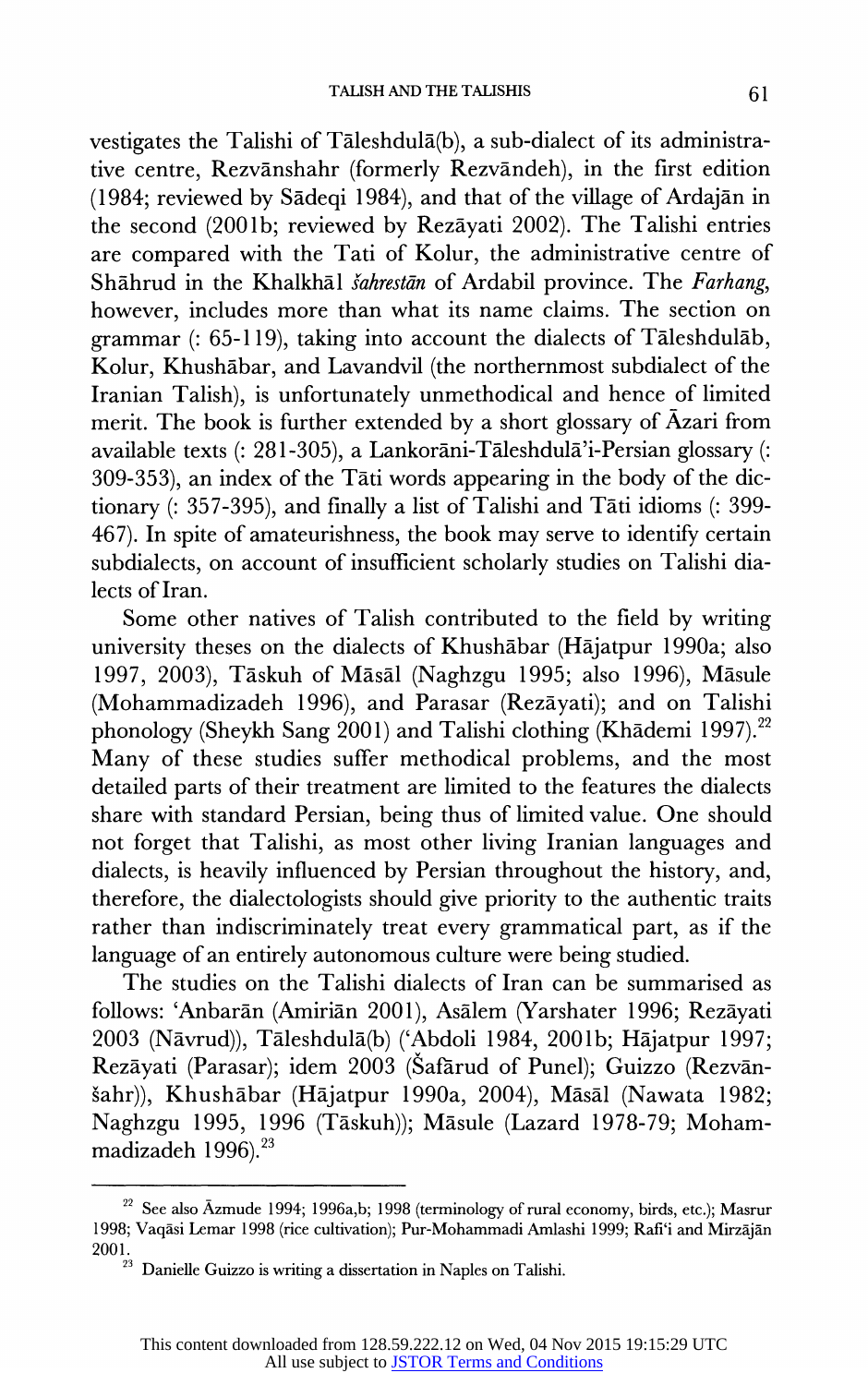# **Conclusion**

**The state of research on the land and people of Talish may best be characterised as uneven. Marcel Basin's thorough studies cover a wide range of subjects, including natural and economic geography, demography, and material culture of the Iranian part of Talish. Nonetheless, studies on subjects such as Talishi tribes, the ethnic history of the Talishis, folklore, and spiritual culture are far from being complete. Having been out of the reach of professional ethnographers for the most part of the 20th century, time when the methodical anthropology established itself as an independent scholarly discipline, the former Soviet part of Talish remains largely unknown to the current scholarship. Moreover, little is known about the modern history of Talish.** 

**Concerning the language, the matter of collecting dialect materials is far more complete for the northern part of Talish, the dialectal variation of which is much less pronounced than that of the south, where the dialects and subdialects of Lisar, Karganrud, Tularud, Khushabar, Shanderman, etc. remain largely unexplored. Not only detailed analysis of each dialect, but also a comparative study of the Talishi dialects and their relationships with the neighbouring Tati and Azari idioms is yet to be conducted.**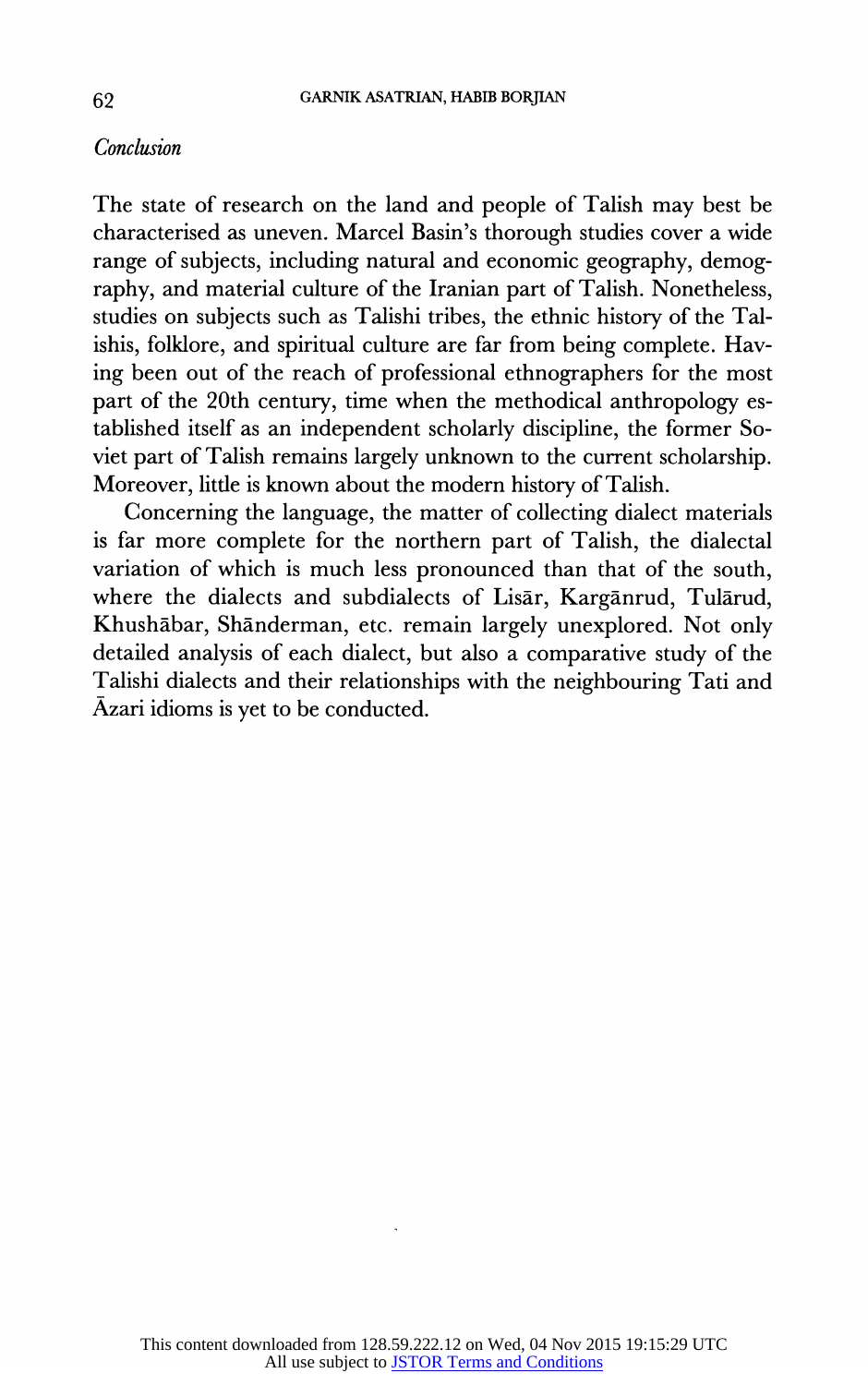

**Map of Talish (Habib Borjian & Uwe Blasing)**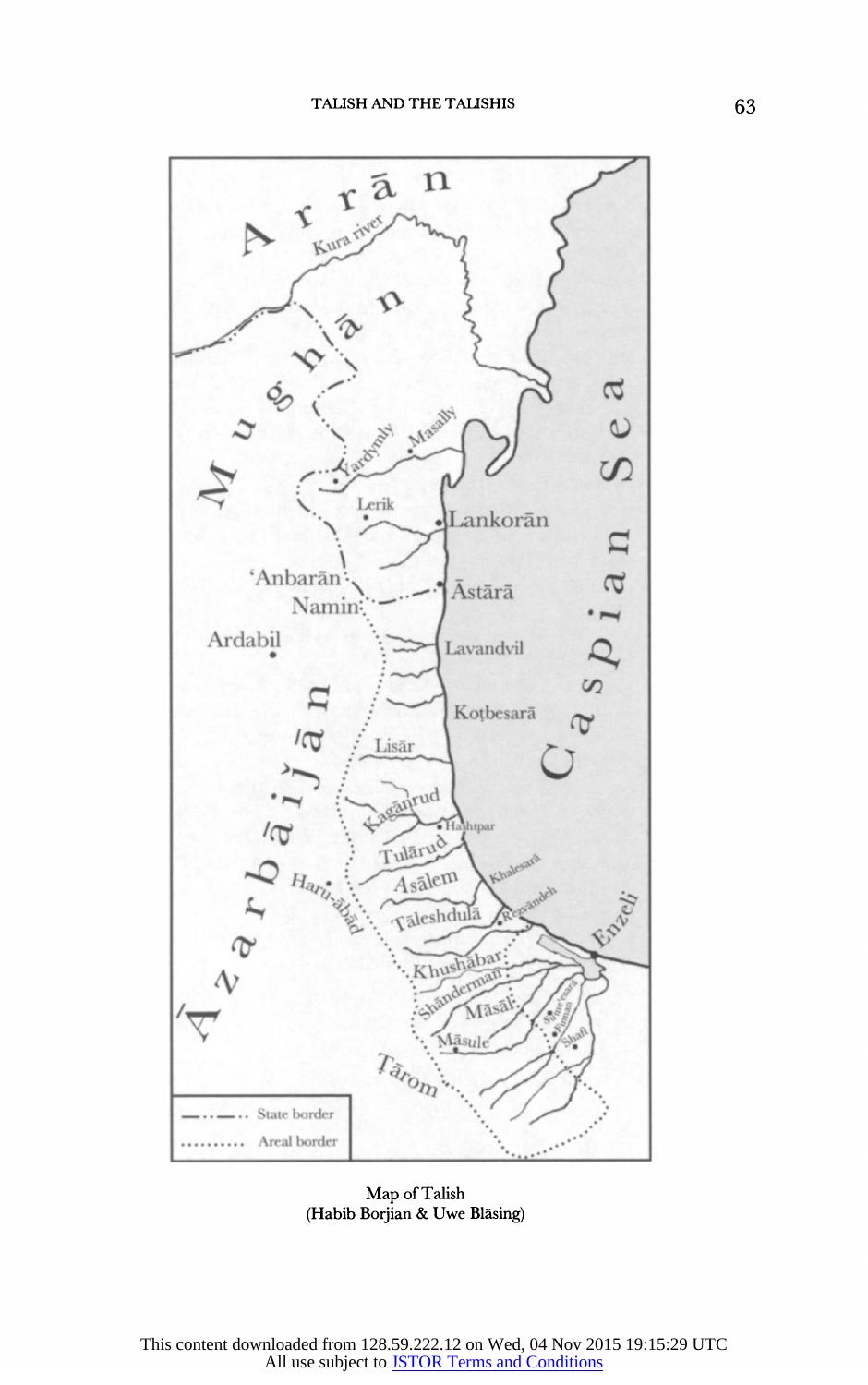#### **BIBLIOGRAPHY**

- 'Abdoli, 'Ali, Tālešihā kistand? [Who are the Talishis?], Enzeli, 1363/1984a.
- Farhang-e tāti o tāleši **[Dictionary of Tāti and Talishi]**, Enzeli, 1363/ **1984b.**
- (ed.), Tarānehā-ye šomāl: sorudahā-yi az šā'erān-e bināmonešān-e Gilān o Mā**zandaran [Caspian songs from anonymous poets of Gilan and Mazandaran], Tehran, 1368/1989a.**
- **"Taraneha-ye 'alizar [Songs of the rice paddies]", Rahim Cheraghi,**  (ed.), Sedā-ye šālizār: majmu'e-ye še'r o maqāl darbāre-ye berenj o berenjkari [The voice of the paddies: Collection of articles on rice and **its cultivation], Rasht, 1368/1989b: 93-104. (Reprinted in 'Abdoli 1990: 63-77).**
- **Tärikh-e Kadūshā, Rasht, 1989c.**
- —, Matāleb-i dar zamine-ye tārix, farhang o jāme<sup>s</sup>e-ye Tāthā va Tālešān [On the **culture and society of the Tats and the Talishis], Tehran, 1369/1990.**
- $-$ , *Āftāvajār* [The author's poems in Talishi and Tāti], Tehran, 1370/ **1991.**
- $-$ , *Nazar-i be jāme'e-ye 'ašāyeri-e Tāleš* [An overview of the nomadic society **of Talish], Tehran, 1371/1992.**
- **"Tales dar 'asr-e masrutiyyat [Talish during the Contitutional Revolu**tion]", Iraj Afšār, (ed.), Nāmvāre-ye Doktor Mahmud-e Afšār 10, **Tehran, 1377/1998: 5708-5738. (Reprinted in 'Abdoli 1999a: 133-191).**
- **Cahar resale dar zamine-ye tarix o joghrafia-ye Taleš [Four treatises on the history and geography of Talish], Rasht, 1378/1999a.**
- —, *Mašāhir-e Tāleš* [Famous persons of Talish], Rezvānshahr, 1378/1999b.
- <sup>-</sup>, (ed.), Adabiyyāt-e Tāt o Tāleš-e Irān o Jomhuri-e Āzarbāyejān [Tati and Tal**ishi literature in Persia and the Republic of Azerbaijan], Tehran, 1380/2001a.**
- $\longrightarrow$ , Farhang-e tatbiqi-e Tāleši-Tāti-Āzari [Comparative dictionary of Talishi-**Tati-Turkish], Tehran, 1380/2001 b.**
- **'Abedi, Kamiar, "Fehrestname-ye motale'at o tahqiqat-e piramun-e guyes-e**   $\bar{a}$ zari [Bibliography of studies on Azari dialect]", Kadeh (viže-ye **Tdle7), Ordibehest 1372/1993, Rasht.**
- **Aglarov, Mamaykhan A., "Talysh", Paul Friedrich, Norma Diamond, (eds.), Encyclopedia of World Cultures V. Russia and Eurasia/China, Boston, 1994: 354-357.**
- Ahmadi, Hoseyn, Tālešān: az dowre-ye Safaviye tā pāyān-e jang-e dovvom-e Irān o Rus **[The Talish: from the Safavids to the end of the second Russo-Persian war], Tehran, 1380/2001.**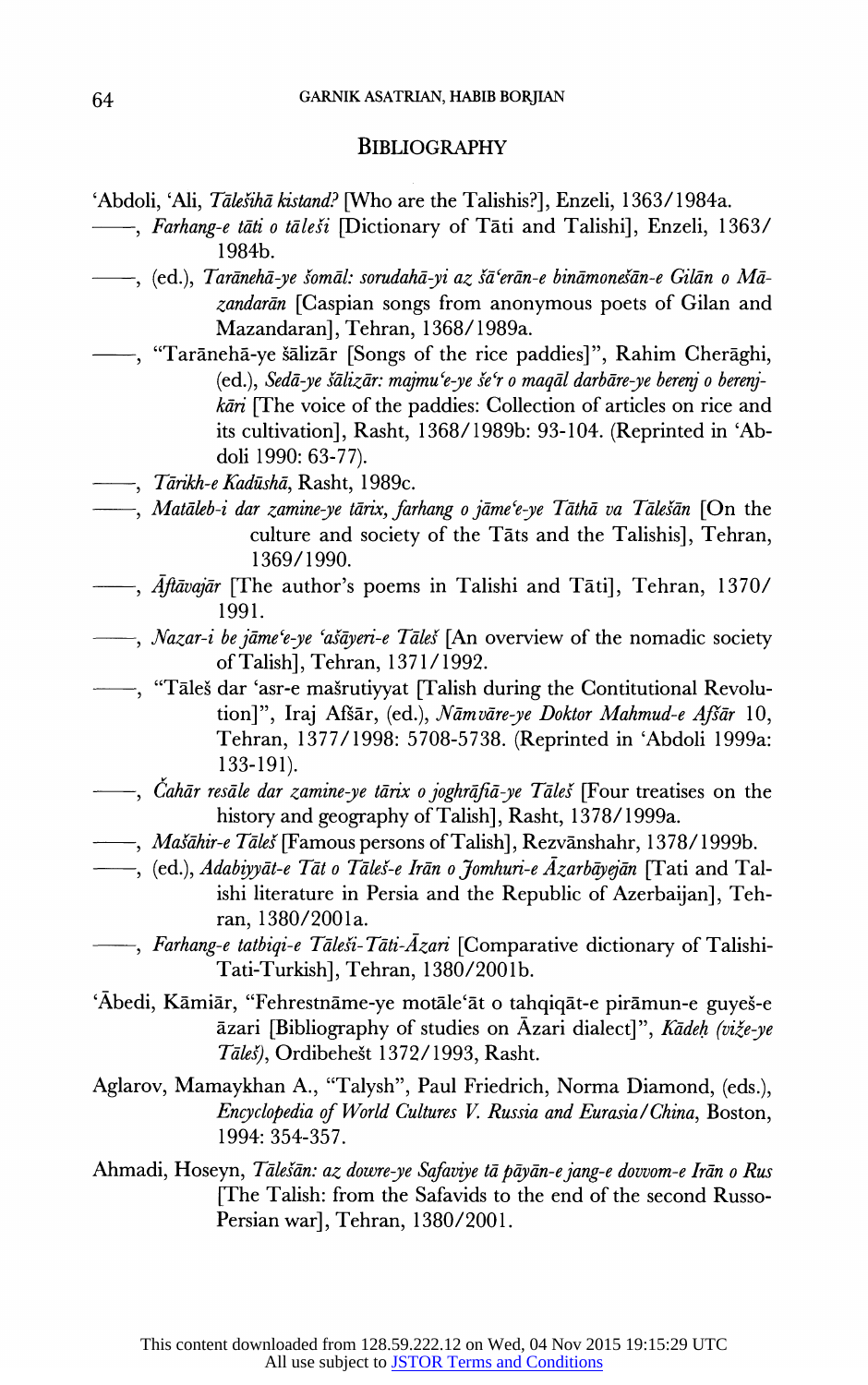- Amiriān, Robābe, *Barrasi-e guyeš-e 'Anbarān* [Study on the dialect of 'Anbarān], **M. A. thesis, supervised by Iran Kalbasi, Danesgah-e Azad-e Eslami, Tehran, 1380/2001.**
- Anserov N. I., *Talyši. Mediko-antropologičeskoe issledovanie*, Baku, 1932.
- $\bar{A}$ qājāni Tālesh, 'Abd-al-Karim, *Jostārhā-yi dar tārikh-e Tāleš* [Essays on the his**tory of Talish], 2 vols., Tehran, 1378/1999.**
- **Asatrian, Garnik, "Dim(i)li: People and Language", EIr., vol. VII/4, 1995: 405-411.**
- **Ejudy po iranskoj etnologii [Essays on Iranian Ethnology], Erevan, 1998.**
- **[Review of Osnovy iranskogo yazykoznanya, II, Moscow, 1997], Iran and The Caucasus, vol. 5, 2001: 247.**
- **"The Lord of Cattle in Gilan", Iran and the Caucasus, vol. 6/1-2, 2002: 75-85.**
- **"Goriih-e lahjeha-ye darya-ye Khazar va Azarbayjan" (Manuscript).**
- **,V. A. Livshits, "Le system consonantique de la langue kurde", Acta Kurdica 1, 1994: 81-108.**

**Atlas Azerbajdzanskoj SSR, Moscow, 1963.** 

- **Azmude, Shahram, "Vazeha-ye talesi dar berenjkari [Terminology of rice**  cultivation in Talishi]", *Gilevā* 3, 1373/1994: 41-42.
- -, "Nāmhā-ye tāleš-e parandegān [Bird names in Talishi]", *Gilevā* 5, **1375/1996a: 45.**
- Wāžegān-e tāleši dar parvareš-e gāv o gusfand [Terminology of ani**mal husbandry in Talishi]", Naqs'-e qalam, 1375/1996b: 4.**
- —, "Nāmhā-ye tāleši [Talishi names]", *Āvā-ye šomāl (Viže-ye tālešihā)*, 1377/ **1998: 5ff.**
- **Bailey, H. W., s.v. "Persia, II-Languages and Dialects", Encyclopaedia of Islam, 1st ed., vol. 3, 1936.**
- **"Ambages Indoiranicae", AION-L 1, 1959: 113- 146.**
- Barthold (Bartol'd), V. V. (W.), s. v. "Talish", *Encyclopaedia of Islam*, 1st ed.
- **, Socinenya, tom VII, Moscow, 1976.**
- **Bazin, Marcel, "Le Talech et les talechi: Ethnic et region dans le nord-ouest**  de l'Iran", *Bulletin de l'Association de Geographes Français*, no. 417-**418, 1974: 161-170; Pers. tr. by Sirus Shamisa, "Tales o sake**nān-e ān", Majalle-ye Dāneškae-ye adabiyāt o 'olum-e ensāni-e Dāneš**gdh-e Ferdowsi 11 /3, 1354/1975: 383-401.**
- **"La Penetration turque dans les Talech", L'acculturation turque dans**  l'Orient et la Mediterrané, Colloque international du C.N.R.S., **Oct. 1975, Paris.**
- **"Les bazars saisonniers de montague dans le Tales", G. Schweizer,**  (ed.), Beiträge zur Geographie orientalischer Städte und Märkte, Wiesba**den, 1977: 201-11.**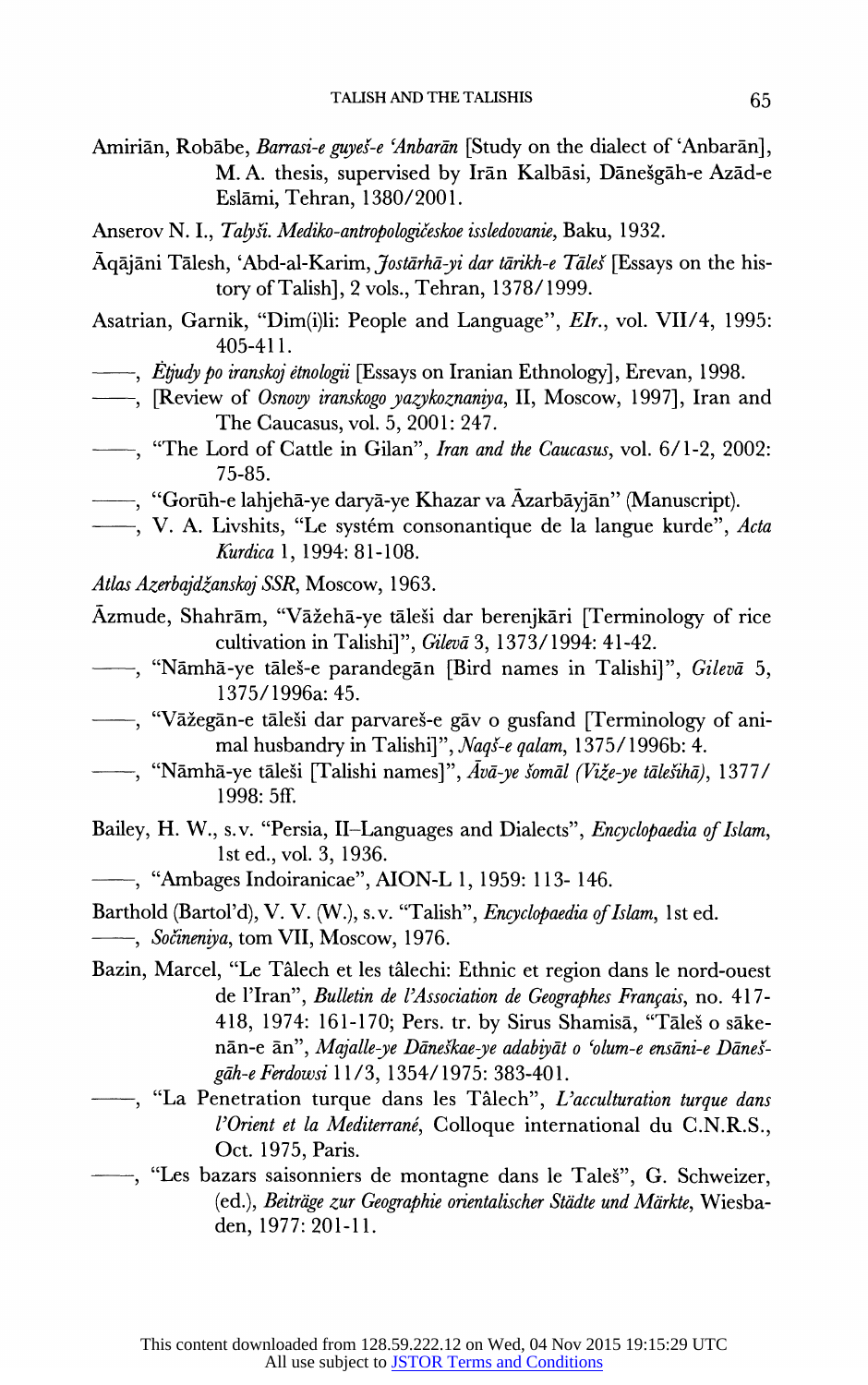- **"Le culte des arbres et des montagnes dans le Tales (Iran du Nord-**Ouest)", Quand le crible était dans la paille... Hommage à P. N. Bora**tav, Paris, 1978: 95-104** 
	- **"Recherche des papports entre diversite dialectale et geographie**  humaine: l'example du Tâleš", G. Schweizer, (ed.), Interdiscipli**ndre Iran-Forschung: Beitrdge aus Kulturgeographie, Ethnologie, Soziologie und Neuerer Geschichte, Wiesbaden, 1979: 1-15.**
- **Le Tdlech: une region ethnique au nord de l'Iran, 2 vols., Paris, 1980.**
- **,"Quelque echantillons des variations dialectales du talesi", Studia Iranica 10, 1981: 111-124,269-277.**
- **"Ethnies et groupes socio-professionnels dans le nord de l'Iran", inJ.- P. Digard, (ed.), Lefait ethnique en Iran et en Afghanistan, Paris 1988: 77-88.**
- **"Le Tales revisite", Studia Iranica 25/1, 1996: 115-134.**
- **"La region, cette inconnue... Reflexions sur l'identite regionale dans le monde Turco-iranien", Hommes et terres d'islam: Melanges offerts 2 X. De Planhol, tome II, Teheran, 2000: 345-359.**
- **Bromberger C., Gilān et Āzarbāyjān oriental: Cartes et documents ethnographiques, Paris, 1982; Pers. tr. by M. Amin Farshchian as Gilan o Azarbayjan-e sarqi. Naqseha va asnad-e mardomsenasi, Tehran 1365/1987.**
- Berezin, Il'ya Nikolaevich, Putešestvie po severnoj Persii [Travel in northern Per**sia], Kazan, 1852.**
- **(E. Beresine), Recherche sur les dialects persans, 3 parts, Casan (Kazan), 1853.**
- **Borjian, Habib, "Tarkib-e qowmi-e Qafqaz [Ethnic composition of the Cauca**sus]", *Irānšenāxt*, no. 10, Fall 1998: 206-241.
	- —, "Do ketāb darbāre-ye Tāleš o mašāhir-e ān" [Review of 'Abdoli's *Ča*hār resāle (2000) and Mašāhir-e Tāleš (1999)], Našr-e dāneš 19/2, **Summer 1381/2002: 46-50.**
- **, [Review of Schulze 2002], Iran and the Caucasus, vol. 8/2, 2004: 165- 168.**

Browne, Edward, *A Literary History of Persia*, 4 vols., Cambridge, 1928.

- Chodzko, Aleksandr (Alexander) Borejko, Specimens of the Popular Poetry of Persia **as found in the Adventures and Improvisations of Kurroglou, the Banditminstrel of Northern Persia; and in the Songs of the People inhabiting the Shores of the Caspian Sea. Orally collected and translated, with philological and historical Notes, London, 1842; 2nd ed., London, 1964.**
- **"Chants populaires des cotes meridionales de la mer Caspienne: dialec**tes ghilek, taliche et mazendérani", La révue orientale et algérienne **3/4, 1852: 441-465.**
- **Chursin, G. F., "Talysi (Etnograficeskie zametki)", Izvestiya Kavkazkogo istorikoarxeologiceskogo obs'cestva, vol. 4, Tiflis, 1926: 16-45.**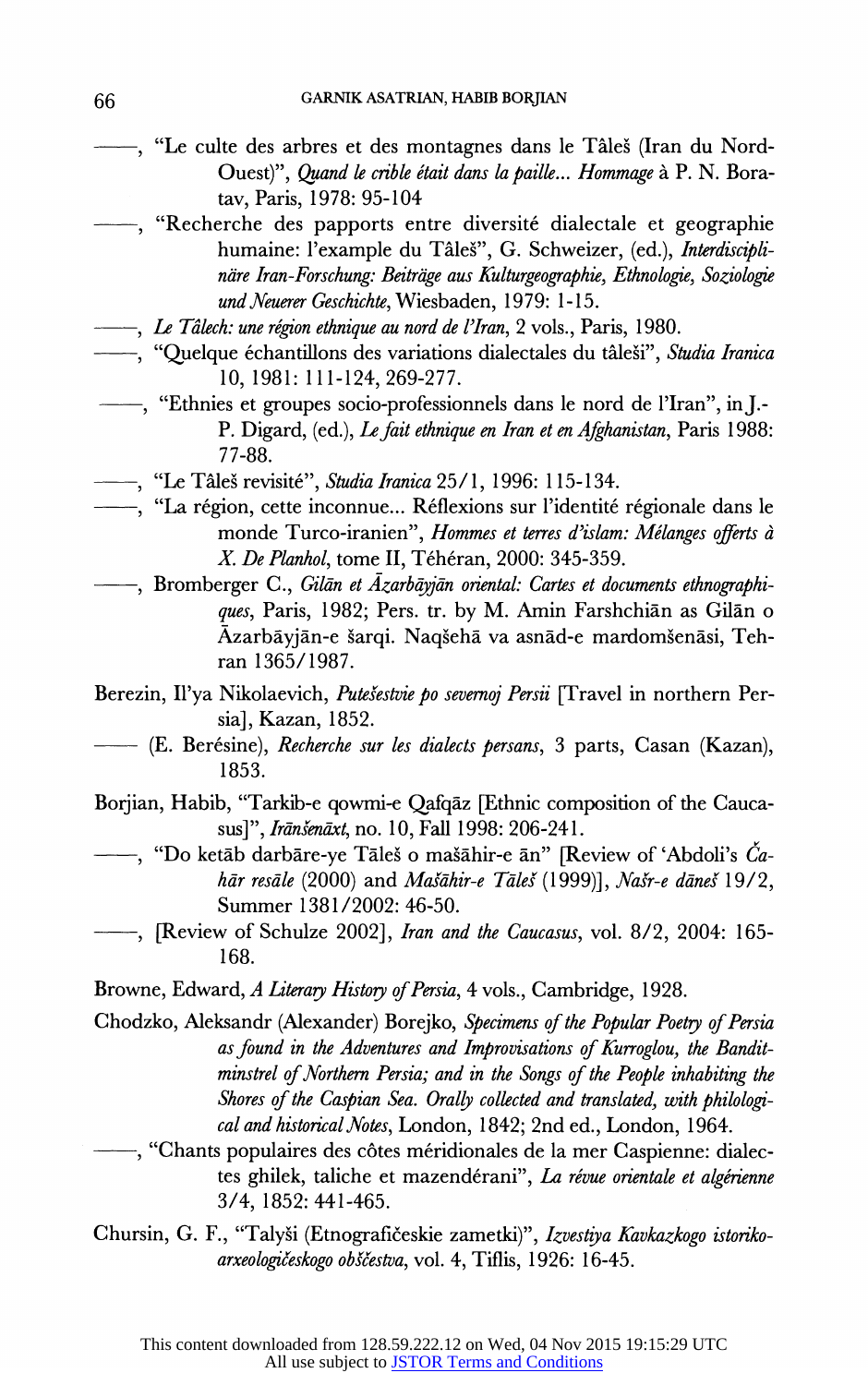- **CLI = Compendium Linguarum Iranicarum, ed. Rudiger Schmitt, Wiesbaden, 1989.**
- Dabir-siyāqi M. (ed.), Hamd-Allāh Mustaufi Qazvīnī, Nuzhat al-qulūb, Teh**ran, 1381/2003.**
- **Dorn, Boris Andreevich, "Bericht uber eine wissenschaftliche Reise in dem Kaukasus und den sudlichen Kustenlandern des kaspischen Meeres", Bulletin de l'Academie Imp. de Sciences de St.-Pe'tersbourg IV, 1862: 344-377.**
- **Beitrdge zur Kenntnis der iranischen Sprachen, II Teil., St.-Petersburg, 1866.**
- **, "Caspia. Uber die Einfalle der alten Russen in Tabaristan" [originally**  in Russian], Mémoire de l'Academie Imp. de Sciences de St.-Pétersbourg, **VIle serie, t. XXXIII, no. 1, St.-Petersburg, 1875.**
- **Dowlatabadi, 'Aziz, "As'ar va molamma'at-e gilaki-e Qasem-e Anvar [Gilaki poems of Qasem Anvar] ", Ayande 10/8-9, 1363/1984: 553-56.**
- D'yakonov, I. M., *Istoriya Midii ot drevnejšix vremen do konca IV veka do n.e.*, Mos**cow-Leningrad, 1956.**
- **K metodike issledovanij po etničeskoj istorii ("Kimmerijcy")", Etničeskie problemy istorii Central'noj Azii v drevnosti, Moscow, 1981: 90- 101.**
- Eichwald, Eduard, Reise auf dem Kaspischen Meere und in den Kaukasus (1825-1826) **I, Stuttgart, 1834.**
- **EIr. = Encyclopaedia Iranica, ed. Ehsan Yarshater, New York, 1982ff.**
- **Fraser, James B., Travels and Adventures in the Persian Provinces on the Southern Banks of the Caspian Sea, London, 1826.**
- **Geiger, Wilhem, "Die kaspischen Dialekte", W. Geiger, E. Kuhn, (eds.), Grundriss der iranischen Philologie, Strassbourg, 1898-1901, vol. I, part 2: 344-380.**
- **Guizzo, D., "Motale'at-e danesmandan-e suravi darbara-ye guyes-e talesi [Studies of Soviet scholars on the Talishi dialect]", Hassan Rezai Baghbidi, (ed.), Proceedings of the First Seminar of Iranian Dialectologv (2001), Tehran, 2002: 491-497.**
- Hājatpur, Hamid, Barrasi-e guyeš-e tāleši (dehestān-e Khušābar) [Investigation of **the Talishi dialect of Khushabar], M. A. thesis, guided by 'Ali-Ashraf Sadeqi, Dept. of Language and Literature, Danesgah-e Azad-e Eslami, Central Tehran Branch, 1369/1990a.**
- ---, "Āzari yā tāleši", *Majalle-ye zabānšenāsi* 7/2, 1369/1990b: 59-62.
- **"Guyes-e talesi [of Taleshdulab]", Majalle-ye zabansendsi 12/1-2, 1374/ 1995 (published in 1376/1997): 96-112.**
- <sup>2</sup> Zabān-e tāleši (guyeš-e Xušābar), Dushanbe, 1382/2003; repr. Rasht, **1383/2004.**
- **Hamedi, Naser, Can-ba-rd [Talishi poems], Tehran, 1378/1999.**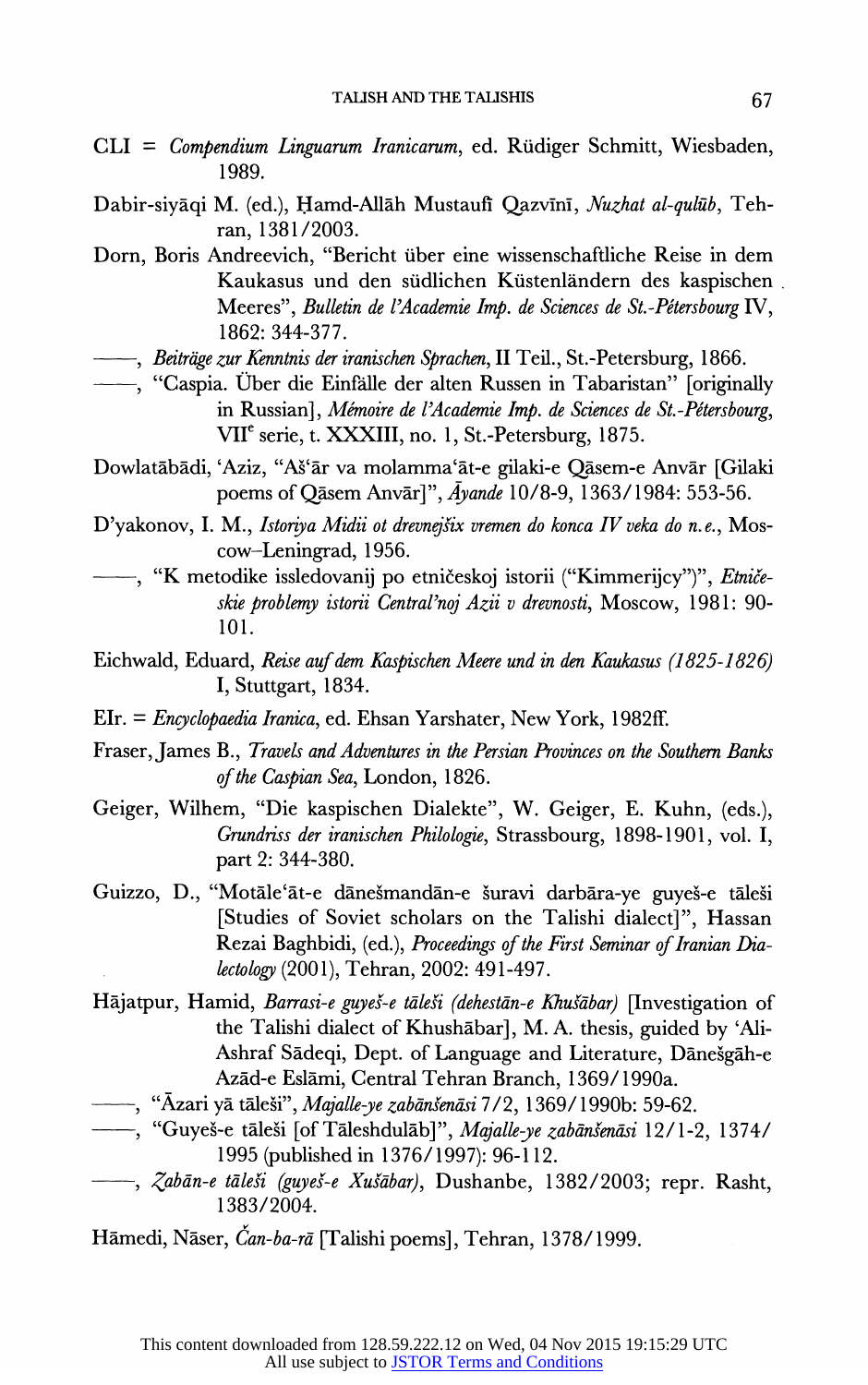- Henning, W. B., "The Ancient Language of Azerbaijan", *Transactions of the* **Philological Sociey, London, 1954: 157-177.**
- Hesām al-Saltaneh, Ab-ol-Nașr Mirzā, Safar-nāme-ye Țavāleš, Tehran, 1968.

**Hubschmann H., Armenische Grammatik, 1. Teil, Leipzig, 1897.** 

- Izmajlova, A. K., "Iz istorii razvitiya žilišča yugo-vostočnyx rajonov Azerbaj**dzana [From the history of the development of the dwelling**  places in the south-eastern regions of Azerbaijan]", Azerbaydžanskij etnografičeskij sbornik, Baku, 1977.
- Ketāb-e Gilān [Book of Gilān], ed. Ebrāhim Eslāh-'Arabāni, 3 vols., Tehran, **1374/1995.**
- **Ketabsendsi-e Gildn [Bibliography of Gilan], ed. Mohammad-Taqi Pur-Ahmad Jaktaji, Fereshte Talesh-Ensandust, and Sayyed-Hasan Ma'sumi-Eshkavari, 2 vols., Rasht, Sazman-e bamame va budje, 1368-70/1989-91.**
- Khādemi Arde, Ebrāhim, Farhang-e albasa-ye Tāleš [Glossary of Talishi cloth**ing], M. A. thesis, supervised by Esma'il Hakemi, Danesgah-e Azad-e Eslami, Tehran, 1376/1997.**
- **Kirakosyan, Hasmik, "Soxani darbare-ye zaban-e kohan-e Azarbayjan", Back**  to Erānšahr: Festschrift for Garnik Asatrian, Yerevan, 2003: 35-39.
- **, "The Common Characteristics of the Textual Attestations of Azari",**  Society, History and Culture in the Persianate World (Abstracts), Yere**van, 2004a: 73.**
- -, Azarin, Atrpatakani hin lezun [Azari, the ancient language of Aturpata**kan] (PhD dissertation), Dept. of Iranian Studies, Yerevan State University, 2004b.**
- **Lazard, Gilbert, "Le dialecte talesi de Masule (Gilan)", Studia Iranica 7/2, 1978: 251-268.**
- **"Textes en talesi de Masule", Studia Iranica 8/1, 1979a: 36-66.**
- **"Glossaire masulei", Studia Iranica 8/2, 1979b: 269-275.**
- **Lecoq, P., "Les dialectes caspiens et les dialectes du nord-ouest de l'Iran", CLI: 296-312.**
- **Madani, Reza, "Pir-e Sharaf'sah onegah-i be Divan-e bazyafte-as", Reza Re**zāzāde Langarudi, (ed.), Yādegār-nāme-ye faxrā'i, Tehran, 1363: **757-779.**
- **"Ketabsenasi o barrasi-e vazenameha, dasturnameha va nevesteha-ye gilaki o deylami o talesi, az sade-ye hastom ta konun [Bibliography and study of glossaries, grammars and writings in Gila**ki, Deylami and Talishi since 14th century]", Gilān-nāmeh II, **Rasht, 1369/1990: 336-395.**
- **v Mamedov, N., Suvinskj govor tayl.skogoyazyka [Talishi dialect of Shuvi], (PhD dissertation), Baku, 1971.** 
	- **Toles'i armagon [Souvenir from Talish], Baku, 1993.**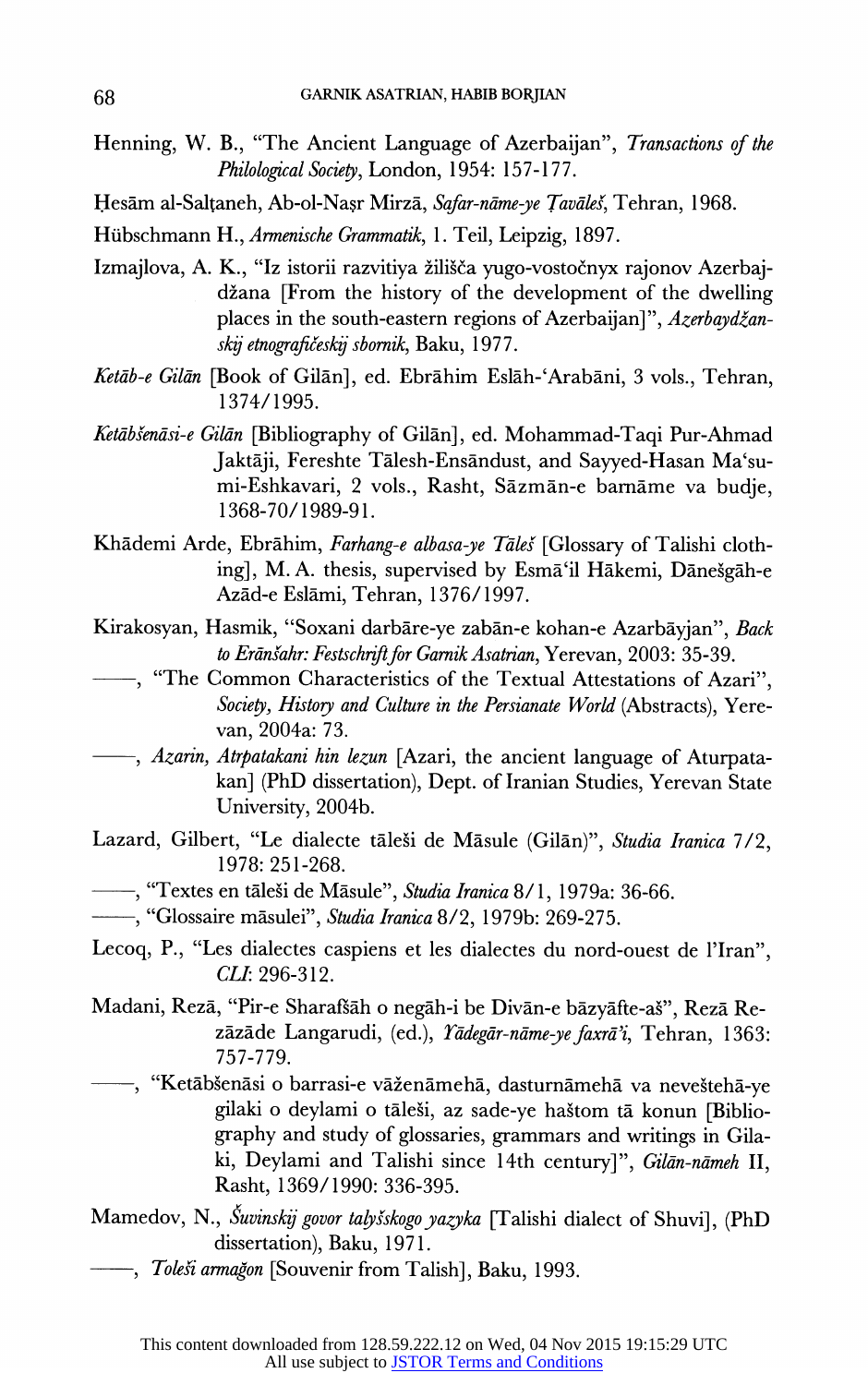- **Mann, Oscar, Kurdisch-persische Forschungen, pt. 3, vol. 1, Berlin, 1926.**
- Marquart, J., Osteuropäische und ostasiatische Streifzüge, Leipzig, 1903.
- **Marr, N., Talys'i, Petrograd, 1922.**
- Masrur, Farāmarz, Manzume-ye Khandila Pešt, tāleši [The Talishi versified story **of Kandila Pesht], s. 1. (Rasht?), 1352/1973.**
- <sup>-</sup>, "Gostardegi-e vāžegān-e tāleši", Āvā-ye šomāl (Viže-ye tālešihā), 1376/ **1997: 6f., 1377/1998:9.**
- Miller, Boris Vsevolodovič, "Predvaritel'nyj otčet o poezdke v Talyš letom **1925 g. [Preliminary report on a journey to Talish in the sum**mer of 1925]", Izvestiya obščestva obsledovaniya i izučesniya Azerbaj**dzana, Baku, 1926, no. 1: 24-36.**
- **K** voprosu o yazyke naseleniya Azerbajdžana do oturečeniya etoj oblasti, Moscow, **1930.**
- **,Tayslskie teks!y [Talishi texts], Moscow, 1930.**
- **, Taylsskijyazyk [The Talishi Language], Moscow, 1953.**
- Mirzā Ahmad Lankorāni's Axbār-nāmeh [Book of information], ed. 'Ali 'Abdo**li, Tehran, 1380/2002.**
- Mirzā Ebrāhim, Safamāme-ye Astarābād o Māzandarān o Gilān..., ed. by Mas'ud **Golzari, Tehran, Bonyad-e Farhang-e Iran, ser. no. 238, 2535/ 1977.**
- **Mohammadizadeh Khoshru, Yussef, A Description of Taleshi Dialect of Masuleh, M. A. thesis, guided by S. Rahbarnia, Dept. of Linguistics, University of Shiraz, 1996.**
- Morgan, Jacques de, *Mission scientifique en Perse*, 5 vols., Paris, 1894-1904.
- **Morgenstierne, Georg "Neu-iranische Sprachen", Bertold Spuler (ed.), Handbuch der Orientalistik 1/4, i. Iranistik: Linguistik, Leiden, 1958: 157- 178.**
- Naghzgu-Kohan, Mehrdād, Barrasi-e guyeš-e Tāleš (dehestān-e Tāskuh-e Māsāl) **[Study on the Talishi dialect of Taskuh, a village district of Masal], M. A. thesis, guided by 'Ali-Mohammad Haqshenas, Dept. of General Lingustics, University of Tehran, 1374/1995.**
- **"Towsif-e saxteman-e fe\_1 dar guyes-e talesi-e dehestan-e Taskuh-e Masal [Description of verb structure in the Talishi dialect of**  Tāskuh]", Majalle-ye zabānšenāsi 11/1, 1373 (published 1375/ **1996): 38-57.**
- **Nawata, Tatsuo, "The Masal Dialect of Talishi", Acta Iranica 22, Leiden, 1982: 93-117.**
- **Oranskij, IosifM., Vvedenie v iranskuyufilologiyu, Moscow, 1960.**
- **Iranskie yazyki, Moscow, 1963; tr. Les langues iraniennes, by Joyce**  Blau, Paris, 1977; and Zabānhā-ye Irāni, by 'Ali-Ashraf Sādeqi, **Tehran, 1378/1999.**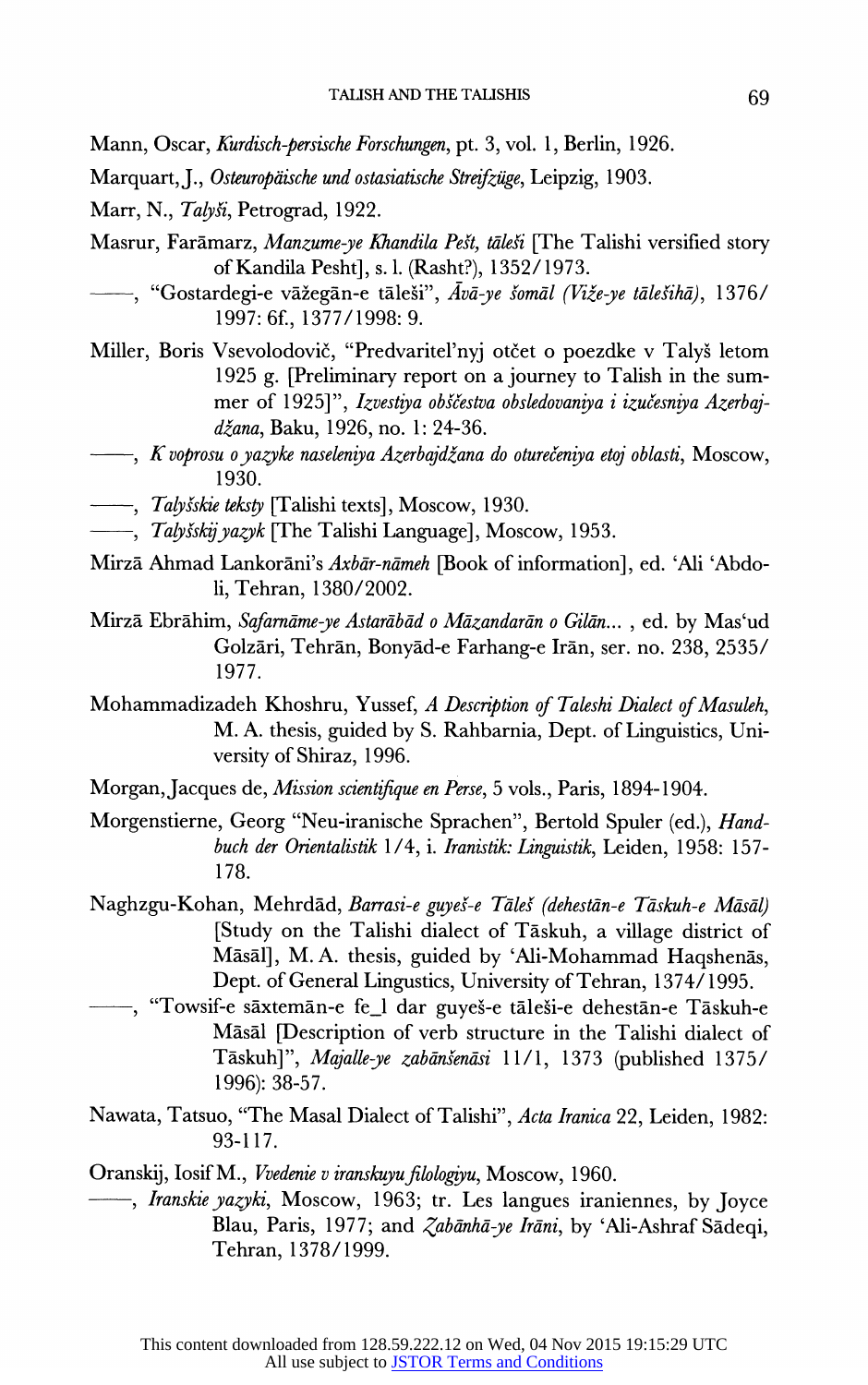- **Die neuiranischen Sprachen der Sowjetunion, translated by Werner Winter from the 1969 Russian edition, The Haugue, 1975.**
- Pirejko, L. A., Sravnitel'naya xarakteristika prošedšix vremen perexodnyx glagolov v kurdskom i talyšskom yazykax, Dissertaciya, 1956, Moscow.
- **"Ergativnaya konstrukciya v kurdskom i talysskom yazykax", Kratkie soobscenya Instituta narodovAzii SSSR 30, 1961: 86-94.**
- **"Talysskij yazyk [Talishi language]", Yazyki narodov SSSR, Moscow, 1966: 302-322.**
- **TaylVsko-russkij slovar' /Talishi-Russian Dictionary], Moscow, 1976.**
- **"Talysskij yazyk. Dialekty tati Irana", Osnovy Iranskogo yazykoznanya, tom V. Novoiranskie yazyki, Moscow, 1991: 91-175.**
- Pur-Mohammadi Amlashi, N., "Āvā-ye vāžegān", Āvā-ye šomāl (Viže-ye tālešihā), **1378/1999: 16ff.**
- Qāsem Anvār, Kolliyāt, ed. S. Nafisi, 2nd ed., Tehran, 1337/1958.
- Rabino, H. L., Les provinces caspiennes de la Perse. Le Guîlān, Paris, 1917; pers. Transl. by Ja'far Khomāmizāde as Velāyāt-e Dār al-marz-e Gilān, **Tehran, 1350/1971.**
- ---, "Čegunegi-e gozaštan-e owqāt-e farāghat-am dar Irān", Ruzegār-e now **[London-New York] 3/4, 1943-44: 48-58.**
- **Radde, Gustav, "Talysch, das Nordwestende des Alburs und sein Tiefland. Eine physiko-geografische Skizze", Petermanns Mitteilungen aus Justus Perthes' Geographischer Anstalt 31, 1885: 254-267, cited by Geiger: 345**
- **Reisen an der persisch-russischen Grenze. Talysch und seine Bewohner, Leipzig, 1886.**
- Rafi'i-'Ali, Ma'sume Mirzājān, "Vākehā-ye zabān-e tāleši", Naqš-e galam (viže**ye td1es-sendsi), no. 3, 1380/2001: 3-8.**
- Rajabov, Abulfazl, Šogirdi tolyši-tyrki ljugat [Talishi-Turkish apprentice diction**nary for students], Baku, 1992.**
- **Redard, Georges, "Other Iranian Languages", Thomas A. Sebeok (ed.), Current Trends in Linguistics IV. Linguistics in South West Asia and North Africa, The Hague, 1970: 97-135.**
- **Reichelt H., "Iranisch", Die Erforschung der indogermanischen Sprachen, Bd. 4, 2. Haifte, Berlin-Leipzig, 1927: 1-84.**
- Rezāyati-e Kišekhāle, Moharram (or Mahram), Towsif-e guyeš-e tāleši [Descrip**tion of the Talishi [of Parasar]], M. A. thesis, Mashhad University, s. a.**
- **Review of 'Abdoli 2001b]**, Guyeš-šenāsi 1/1, 2002: 127-134.
- **, "Cand nokte-ye dasturi dar guyes-e talesi [Grammar notes on the Tal**ishi of Shafarud in Punel and of Navrud in Asalem]", Guyeš-še**n2/si I/ 1 2003: 41 -52.**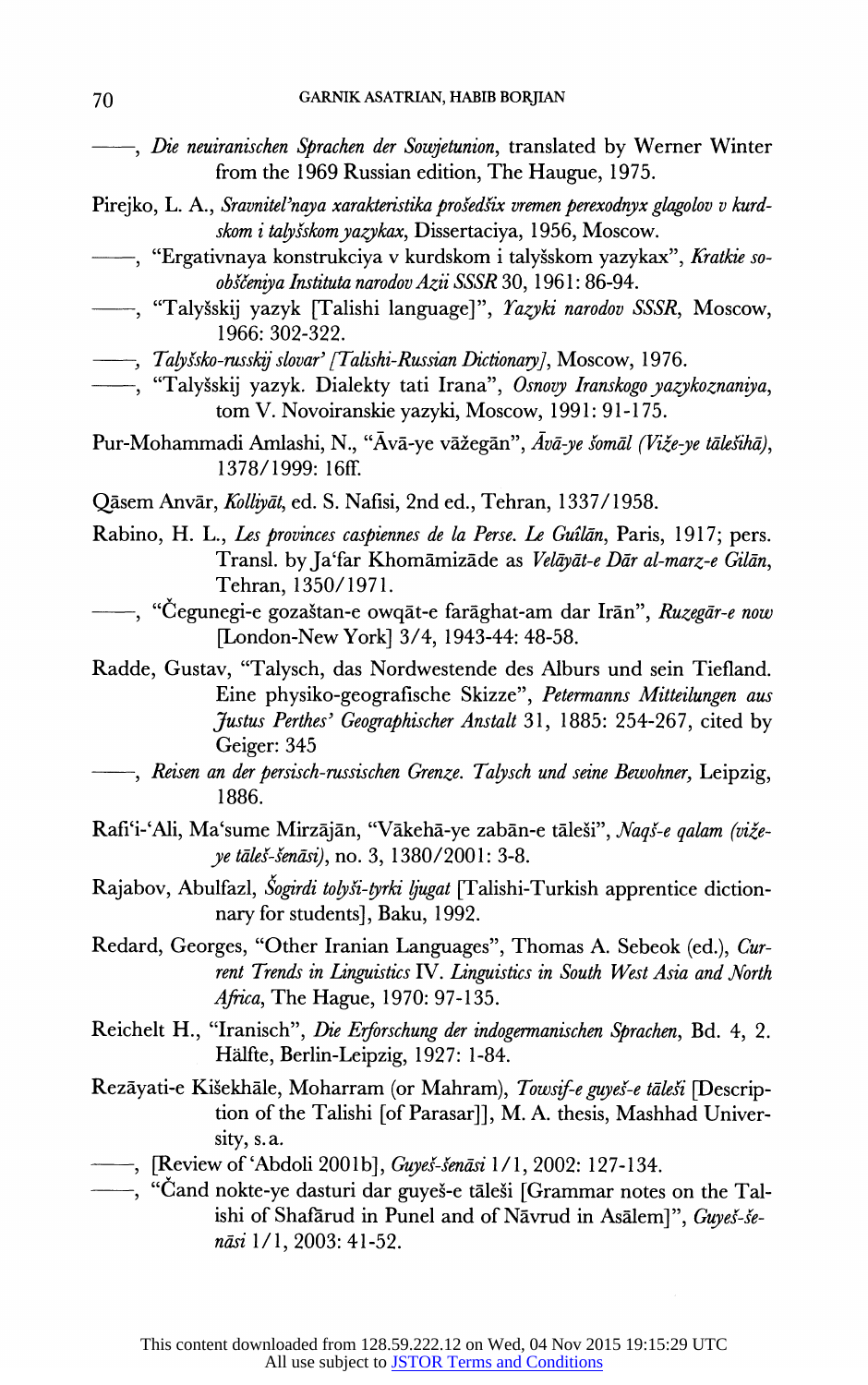- **Riss, P. F., "O talysintcax, ix obraze zizni i yazyke [TheTalishis, their life and**  language]", *Zapiski Kavkazskogo Otdelenia imperatorskogo russkogo geo***graficeskogo obsestva, vol. 3, Tiflis, 1855: 1-72.**
- Sādeqi, 'Ali-Ashraf, [Review of 'Abdoli 1984], Majalle-ye zabānšenāsi 1/2, 1984: 109-111; reprinted in idem, Negāh-i be guyešnāmehā-ye irāni, Teh**ran, 1379/2000.**
- Sbornik materyalov dlya opisaniya mestnostej i plemen Kavkaza [Collection of materials **on the localities and tribes of the Caucasus] 20/2, Tiflis, 1894: 17-24.**
- Schmidt M. G., *Die Nebenüberlieferungen des 6. Buchs der Geographie des Ptolemaios.* **Griechische, lateinische, syrische, armenische und arabische Texte, Wiesbaden, 1999.**
- **Schmitt, Rudiger, "Cadusii", EIr., s.v.**
- **Schulze, Wolfgang, Northern Talysh, Munich, 2000.**
- Sharafshāh Dulā'i, *Divān*, ed. M.-'A. Sowti, BFI, Tehran, 1358/1979.
- **, Divdn-e kucak, ed. A. Savar-e Rakhsh, Tehran, 1361/1982.**
- Sheikh Sang Tajan, Shahin, Barrasi-e 'anāser-e vājšenāxti-e guyeš-e tāleši [Study on **Talishi phonology], M. A. thesis, guided by Mahmud Bi-jankhan (sic!), University of Tehran, 1380/2001.**
- **Simonyan, H., Patmut'iwn Aleksandri Makendonac'woy, Erevan, 1989.**
- Sokolova, V. S., Očerki po fonetike iranskix yazykov. I beludžskij, kurdskij, talyšskij, tatskij yazyki [Studies on the phonetics of Iranian languages. I. Ba**luchi, Kurdish, Talishi, Tati[-Persian] Languages], Moscow, 1953.**
- **Issledovaniya po fonetike iranskix yazykov, Doctoral dissertation, Leningrad, 1954.**
- Sotudeh, Manuchehr, Az Astārā tā Estārābād I/ 1: Asār o banāhā-ye tārixi-e Gilān-e **Bie-pas, Tehran, Anjoman-e Asar-e Melli, 1349/1970.**
- **Spisok narodnostei S.S.S.R., pod redakciej I. I. Zarubina, Leningrad, 1927.**
- **Stilo, Donald L., "The Tati Language Group in the Socio-linguistic Context of North-west Iran and Transcaucasia", Iranian Studies 14/3-4, 1981: 137-187.**
- Tabari, Annales quos scripsit Abu Djafar Mohammed ibn Djarir at-Tabari, cum aliis **ed. M. de Goege, Lugduni Batavorum, series I, t. I-VI, 1879- 1890.**
- **Tadayyon, 'Ata'-Allah, "Qasem-e Anvar o ghazal-i ke be zaban-e gilaki so**rud", Armaghān 26/4, 1324/1945: 342-344.
- **Ter-Abrahamian, Hrant, "On the Formation of the National Identity of the Talishis in Azerbaijan Republic", Iran and the Caucasus, vol. 9.1, 2005: 121-144.**